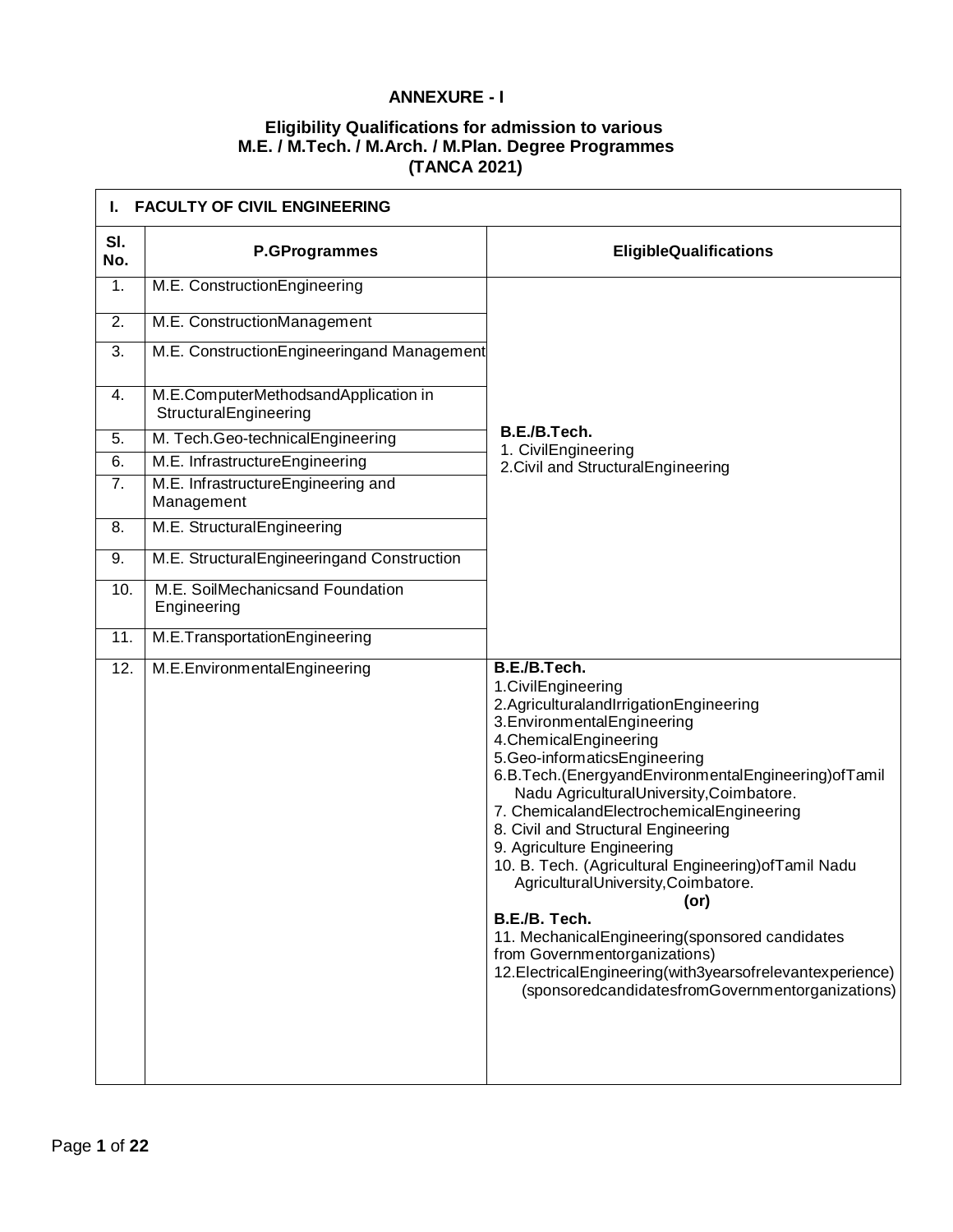| SI.<br>No. | <b>P.GProgrammes</b>                           | <b>Eligible Qualifications</b>                                                                                                                                                                                                                                                                                                                                                                                                                                                                                                                                                                                                       |
|------------|------------------------------------------------|--------------------------------------------------------------------------------------------------------------------------------------------------------------------------------------------------------------------------------------------------------------------------------------------------------------------------------------------------------------------------------------------------------------------------------------------------------------------------------------------------------------------------------------------------------------------------------------------------------------------------------------|
| 13.        | M.E.EnvironmentalManagement                    | B.E./B.Tech.<br>1. Civil Engineering<br>2.ChemicalEngineering<br>3.Geo-informaticsEngineering<br>4. Environmental Engineering<br>5.B.E./B.Tech.(otherbranches) with 3years' experience in the<br>fieldofEnvironmental Management/EnvironmentalEngg.<br>6.B.Tech.(EnergyandEnvironmental<br>Engineering) of TamilnaduAgriculturalUniversity,<br>Coimbatore.<br>7. Petrochemical Technology<br>8. ChemicalandElectrochemicalEngineering                                                                                                                                                                                                |
| 14.        | M.E. EnvironmentalEngineering<br>andManagement | B.E./B.Tech.<br>1.CivilEngineering<br>2.AgriculturalandIrrigationEngineering<br>3. Bio-Technology<br>4.IndustrialBio-Technology<br>5. Chemicaland Electrochemical Engineering<br>6.Geo-informaticsEngineering<br>7. Chemical Engineering<br>8. MechanicalEngineeringwith3years'experience<br>inthefieldof EnvironmentalManagement/<br>EnvironmentalEngineering<br>9. ElectricalandElectronicsEngineeringwith<br>3years'experience<br>inthefieldofEnvironmentalManagement/Environmental<br>Engineering<br>10. Agriculture Engineering<br>11. B. Tech. (Agricultural Engineering) of Tamil Nadu<br>Agriculturall Iniversity Coimbatore |
| 15.        | M.E.HydrologyandWater<br>ResourcesEngineering  | B.E./B.Tech.<br>1. Civil Engineering<br>2. Agriculture Engineering<br>3. Agricultural and Irrigation Engineering<br>4. Geoinformatics                                                                                                                                                                                                                                                                                                                                                                                                                                                                                                |
| 16.        | M.E.IrrigationWaterManagement                  | 5. B.Tech. (Agricultural Engineering) of Tamil Nadu<br>AgriculturalUniversity,Coimbatore.                                                                                                                                                                                                                                                                                                                                                                                                                                                                                                                                            |
| 17.        | M. Tech.RemoteSensing                          | B.E./B.Tech.                                                                                                                                                                                                                                                                                                                                                                                                                                                                                                                                                                                                                         |
| 18.        | M.E. RemoteSensingandGeomatics                 | 1. Civil Engineering<br>2. Geoinformatics<br>3.AgriculturalandIrrigationEngineering<br>4. Agriculture Engineering<br>5. B.Tech. (Agricultural Engineering) of Tamil Nadu<br>AgriculturalUniversity,Coimbatore.                                                                                                                                                                                                                                                                                                                                                                                                                       |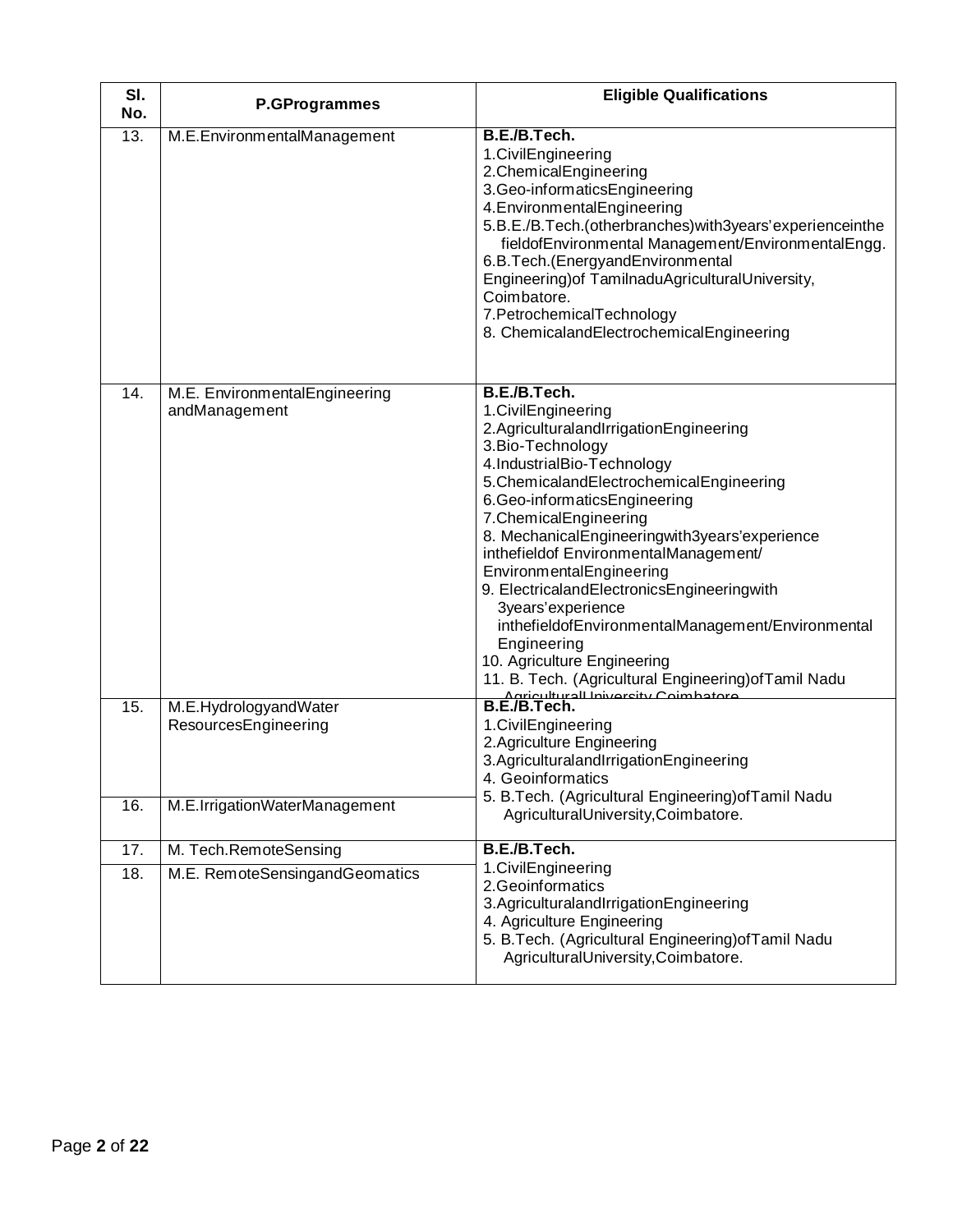| <b>II. FACULTY OF MECHANICAL ENGINEERING</b> |                                           |                                                                                                                                                                                                                                                                                                                    |                                                                                                                                                     |
|----------------------------------------------|-------------------------------------------|--------------------------------------------------------------------------------------------------------------------------------------------------------------------------------------------------------------------------------------------------------------------------------------------------------------------|-----------------------------------------------------------------------------------------------------------------------------------------------------|
| SI.<br>No.                                   | P.G. Programmes                           | <b>Eligible Qualifications</b>                                                                                                                                                                                                                                                                                     |                                                                                                                                                     |
| $\overline{1}$ .                             | M.E. Aeronautical Engineering             | B.E. / B.Tech.<br>1. AeronauticalEngg.<br>2. MechanicalEngg.<br>3. AerospaceTech.                                                                                                                                                                                                                                  | 4. CivilEngg.<br>5. Mechatronics<br>6. Mechanical and AutomationEngg<br>7. Robotics & Automation                                                    |
| 2.                                           | M.E. Aerospace Technology                 | B.E. / B.Tech.<br>1. MechanicalEngg.<br>2. Aeronautical Engg.<br>3. Mechatronics.                                                                                                                                                                                                                                  | 4. AerospaceTech<br>5. Mechanical and AutomationEngg<br>6. Robotics & Automation                                                                    |
| 3.                                           | M.Tech. Aviation Technology               | B.E. / B.Tech.<br>MechanicalEngg.<br>1.<br>2. AeronauticalEngg.<br>3. ProductionTech./Engg.<br>4. AerospaceTech.<br>5. Electronicsand<br>CommunicationEngg.                                                                                                                                                        | 6. Mechatronics<br>7. IndustrialEngg.<br>8. ManufacturingEngg./Tech.<br>9. Mechanical and AutomationEngg<br>10. Robotics & Automation               |
| 4.                                           | M.E. Automobile Engineering               | B.E. / B.Tech.<br>1. AutomobileEngg.<br>2. MechanicalEngg.<br>3. ProductionEngg./Tech.                                                                                                                                                                                                                             | 4. Manufacturing Engg./Tech.<br>5. Mechatronics<br>6. Mechanical and AutomationEngg.<br>7. Robotics & Automation                                    |
| 5.                                           | M.E. Automotive Engineering               | B.E. / B.Tech.<br>1.<br>MechanicalEngg.<br>2.<br>ProductionEngg./Tech.<br>3.<br>AutomobileEngg.<br>Electronics and CommunicationEngg.<br>4.<br>ManufacturingEngg./Tech.<br>5.<br>Mechatronics<br>6.<br>Electrical and ElectronicsEngg.<br>7.<br>Mechanical and AutomationEngg<br>8.<br>Robotics & Automation<br>9. |                                                                                                                                                     |
| 6.                                           | M.E. Advanced Manufacturing<br>Technology | B.E. / B.Tech.<br>1.<br>MechanicalEngg.<br>2.<br>ProductionEngg./Tech.<br>AutomobileEngg.<br>3.<br>ManufacturingEngg./Tech.<br>4.<br>5.<br>MiningEngg.<br>Mechanical and AutomationEngg<br>6.                                                                                                                      | 7. IndustrialEngg.<br>8.Metallurgy<br>9. Material Science and Engg<br>10. ComputerIntegrated<br>Manufacturing                                       |
| 7.                                           | M.E. Cryogenic Engineering                | B.E. / B.Tech.<br>1. MechanicalEngg.<br>2. AeronauticalEngg.<br>3. ProductionEngg./Tech.                                                                                                                                                                                                                           | 4. MarineEngg.<br>5. AutomobileEngg.<br>6. Mechanical and AutomationEngg                                                                            |
| 8.                                           | M.E. Computer Integrated<br>Manufacturing | B.E. / B.Tech.<br>1. MechanicalEngg.<br>2. AutomobileEngg.<br>3. ProductionEngg./Tech.<br>4. ManufacturingEngg./Tech.<br>5. Computer Integrated Manufacturing<br>6. Mechanical and Automation Engg                                                                                                                 | 7. Metallurgy<br>8.IndustrialEngg.<br>9. Mechatronics<br>10. Material Science andEngg.<br>11. Robotics & Automation<br>12. MetallurgicalEngineering |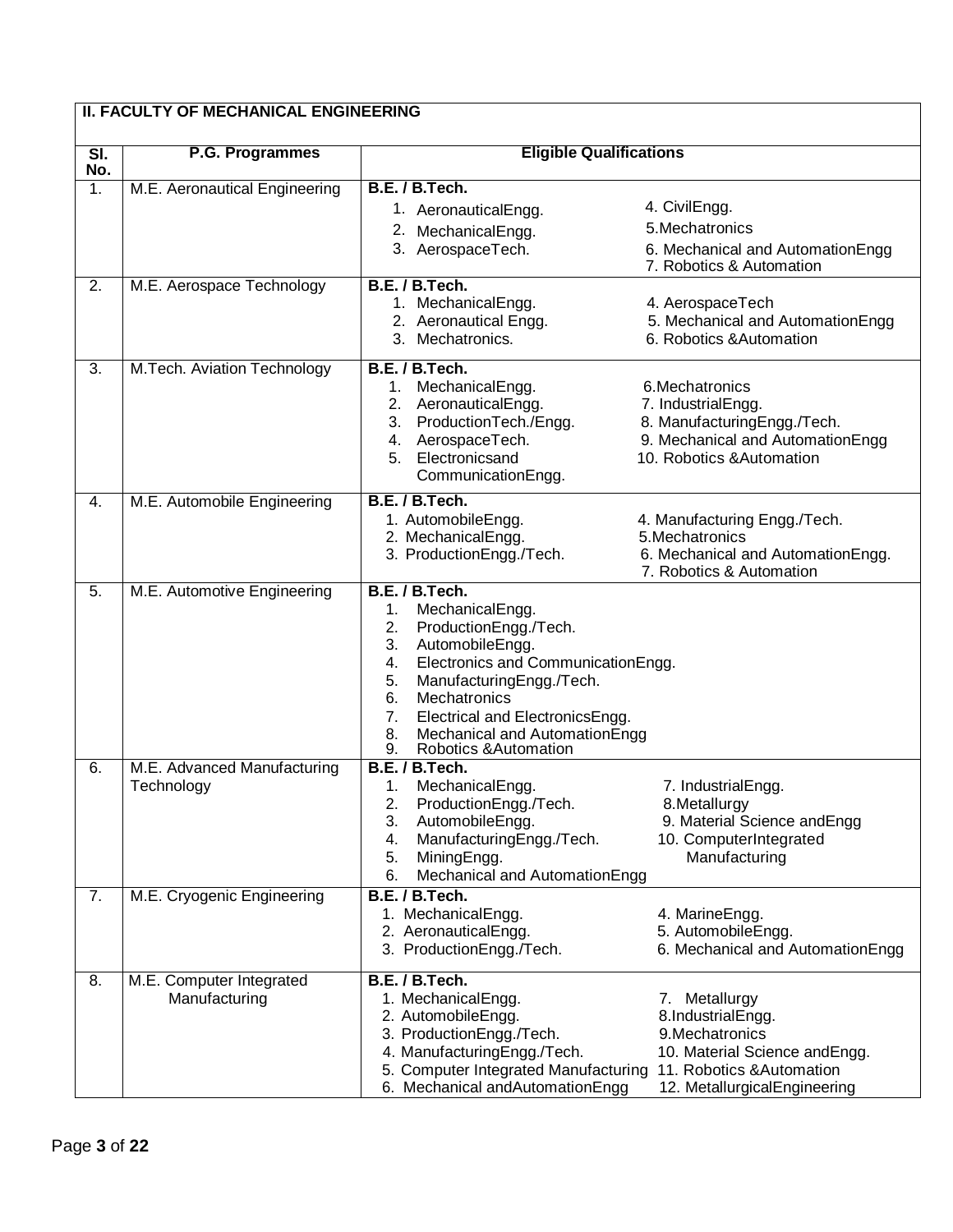| SI.<br>No. | <b>P.G Programmes</b>                      | <b>Eligible Qualifications</b>                                                                                                                                                                                                                                                                                                           |
|------------|--------------------------------------------|------------------------------------------------------------------------------------------------------------------------------------------------------------------------------------------------------------------------------------------------------------------------------------------------------------------------------------------|
| 9.         | M.E. Computer Aided Design                 | B.E. / B.Tech.<br>1. MechanicalEngg.<br>6. IndustrialEngg<br>2. AutomobileEngg.<br>7. MarineEngg.<br>8. Mechatronics<br>3. Manufacturing                                                                                                                                                                                                 |
| 10.        | M.E. CAD/CAM                               | Engg./Tech.<br>9. AeronauticalEngg.<br>4. ProductionEngg./Tech.<br>10. AerospaceEngg.<br>11. Mechanical and AutomationEngg.<br>5. AerospaceTech.<br>12. Robotics & Automation                                                                                                                                                            |
| 11.        | M.E. Engineering Design                    | B.E. / B.Tech.<br>1. MechanicalEngg.<br>6. Mechatronics<br>2. AutomobileEngg.<br>7. MarineEngg.<br>3. Manufacturing Engg./Tech. 8. AeronauticalEngg.<br>4. ProductionEngg./Tech.<br>9. Mechanical and AutomationEngg<br>5. IndustrialEngg<br>10. Robotics & Automation                                                                   |
| 12.        | M.E. Energy Engineering                    | B.E. / B.Tech.<br>1. MechanicalEngg.<br>2. Energy Engg.<br>3. Energy and EnvironmentalEngg.<br>4. Mechanical and EnergyEngg.<br>5. ChemicalEngg.<br>6. Electrical and ElectronicsEngg.<br>7. AgriculturalEngineering<br>8. PetrochemicalTechnology<br>9. Mechanical and AutomationEngg                                                   |
| 13.        | M.E. Heat Power Engineering                | B.E. / B.Tech.<br>1. MechanicalEngg.<br>2. AutomobileEngg.<br>3. ProductionEngg./Tech.<br>4. Mechanical and AutomationEngg                                                                                                                                                                                                               |
| 14.        | M.E. Industrial Automation and<br>Robotics | B.E. / B.Tech.<br>1. AutomobileEngg.<br>6. Production Engg. /Tech.<br>2. MechanicalEngg.<br>7. AeronauticalEngg.                                                                                                                                                                                                                         |
| 15.        | M.E. Robotics                              | 3. ManufacturingEngg./Tech<br>8. MetallurgicalEngg.<br>9. Material Science and Engg.<br>4. Mechatronics<br>5. Mechanical & Automation Engg 10. Robotics & Automation                                                                                                                                                                     |
| 16.        | M.E. Industrial Engineering                | B.E./B.Tech.<br>6.Mechatronics<br>1. IndustrialEngg.<br>7. Industrial and ProductionEngg<br>2. MechanicalEngg.<br>8. Production and IndustrialEngg<br>3. ManufacturingEngg./Tech<br>9. Mechanical and AutomationEngg<br>4. ProductionEngg./Tech.<br>10. Industrial Engg andManagement<br>5. AutomobileEngg.<br>11. Robotics & Automation |
| 17.        | M.E. Industrial Safety Engineering         | B.E. / B.Tech. (All Branches)                                                                                                                                                                                                                                                                                                            |
| 18.        | M.E. Industrial Metallurgy                 | B.E. / B.Tech.<br>5. Metallurgy<br>1. MechanicalEngg.<br>6. Material Science and Engg.<br>2. ProductionEngg./Tech.<br>7. Mechanical and AutomationEngg<br>8. Metallurgical and Materials Engg<br>3. AutomobileEngg.<br>9. MetallurgicalEngineering<br>4. ManufacturingEngg./Tec<br>h.                                                    |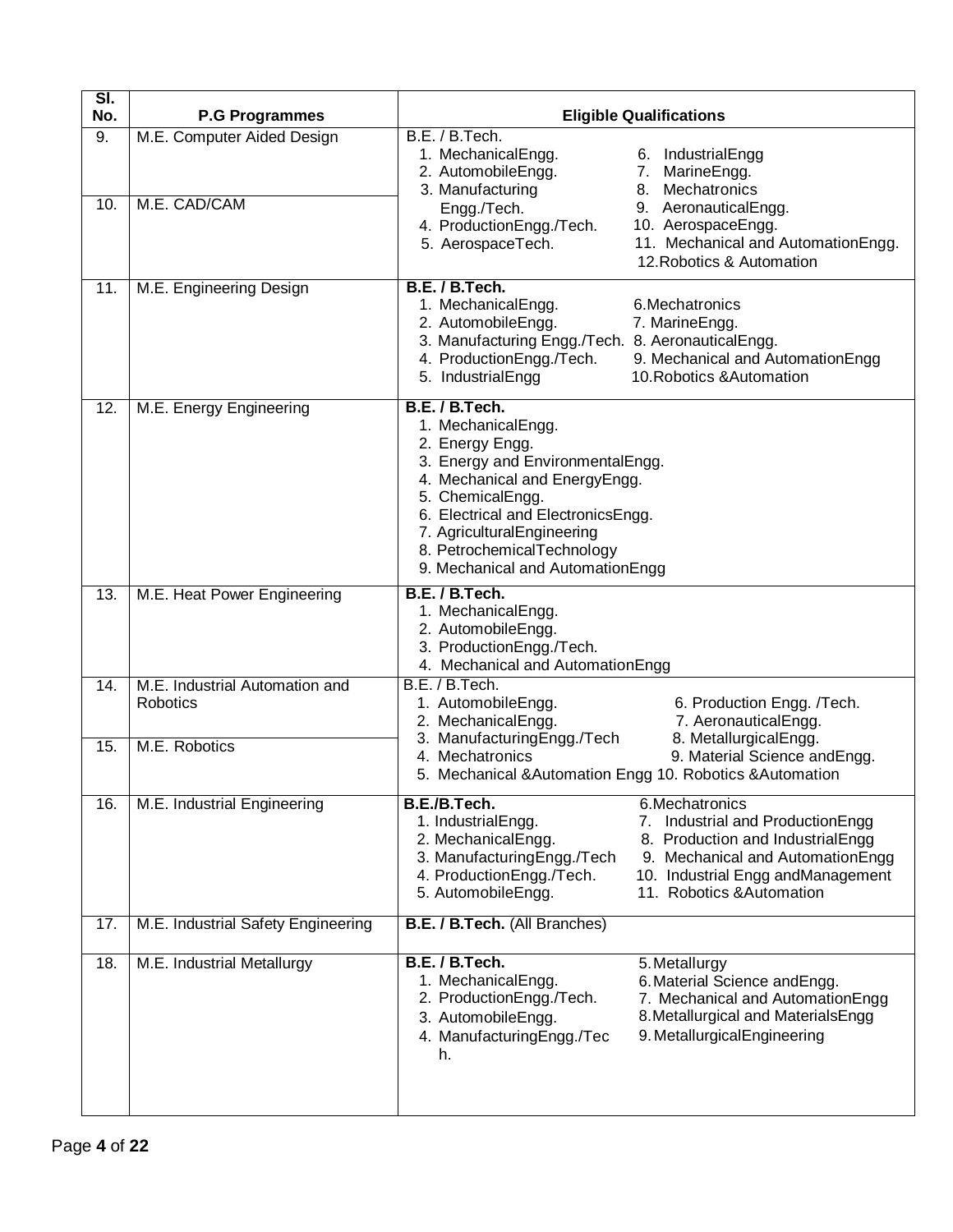| $\overline{\mathsf{SI}}$ .<br>No. | <b>P.G Programmes</b>                                                               |                                                                                                                                                                                                                                                            | <b>Eligible Qualifications</b>                                                                                                                                                                                                                                         |
|-----------------------------------|-------------------------------------------------------------------------------------|------------------------------------------------------------------------------------------------------------------------------------------------------------------------------------------------------------------------------------------------------------|------------------------------------------------------------------------------------------------------------------------------------------------------------------------------------------------------------------------------------------------------------------------|
| 19.                               | M.E. Internal Combustion<br>Engineering                                             | B.E. / B.Tech.<br>1. MechanicalEngg.<br>2. AutomobileEngg.<br>3. Mechatronics<br>4. MarineEngg.                                                                                                                                                            | 5. Mechanical and Automation Engg<br>6. Robotics & Automation                                                                                                                                                                                                          |
| 20.                               | M.E. Lean Manufacturing                                                             | B.E. / B.Tech.<br>1. MechanicalEngg.<br>2. ProductionEngg./Tech.<br>3. AutomobileEngg.<br>4. AerospaceTech.<br>5. Mechanical and Automation<br>Engg                                                                                                        | 6. IndustrialEngg.<br>7. ManufacturingEngg./Tech.<br>8. AeronauticalEngg.                                                                                                                                                                                              |
| 21.                               | <b>M.E</b> Mechatronics                                                             | B.E. / B.Tech.<br>1. MechanicalEngg.<br>2. AutomobileEngg.<br>3. ProductionEngg./Tech.<br>4. ElectronicsEngg.<br>5. AerospaceTech.<br>6. Computer Science & Engg.<br>7. Electrical and Electronics<br>Engg.<br>8. Instrumentation and<br>ControlEngg.      | 9. Electronics and<br>InstrumentationEngg.<br>10. Electronics and<br>CommunicationEngg.<br>11. Mechatronics<br>12. ManufacturingEngg./Tech.<br>13. InstrumentationEngg.<br>14. AeronauticalEngg.<br>15. Mechanical and Automation<br>Engg<br>16. Robotics & Automation |
| 22.                               | M.E. Manufacturing Engineering                                                      | B.E. / B.Tech.<br>1. ProductionEngg./Tech.<br>2. AutomobileEngg.<br>3. MechanicalEngg.<br>4. IndustrialEngg.<br>5. Metallurgy<br>6. ManufacturingEngg./Tech<br>7. Mechatronics                                                                             | 8. Material Science andEngg.<br>9. Rubber and PlasticsTech.<br>10. Polymer Engg/Tech.<br>11. Mechanical and<br>Automation Engg.<br>12. Robotics & Automation<br>MetallurgicalEngineering<br>13.                                                                        |
| 23.                               | M.E.Manufacturing<br>Engineering<br>(with specialisation in Green<br>Manufacturing) | B.E. / B.Tech.<br>1. AeronauticalEngg.<br>2. AutomobileEngg.<br>3. CivilEngg.<br>4. MechanicalEngg.<br>IndustrialEngg.<br>5.<br>6. ElectricalandElectronics<br>Engg.<br>7. ChemicalEngg.<br>8. Rubber and PlasticTech.<br>9. Mechanical and AutomationEngg | 10. ProductionEngg./Tech.<br>11. ManufacturingEngg./Tech.<br>12. Computer Science andEngg.<br>13. InformationTechnology<br>14. Electronicsand<br>Instrumentation Engg.<br>15. Electronicsand<br>CommunicationEngg.                                                     |
| 24.                               | M.E. Manufacturing Systems<br>Management                                            | B.E. / B.Tech.<br>1. MechanicalEngg.<br>2. ManufacturingEngg./Tech.<br>3. IndustrialEngg.<br>4. PrintingTech.<br>5. AutomobileEngg.                                                                                                                        | 6. ProductionEngg./Tech<br>7. Mechatronics<br>8. Metallurgy<br>9. MiningEngg.<br>10. Material Science and Engg.<br>11. Mechanical and Automation<br>Engg<br>12. Robotics & Automation                                                                                  |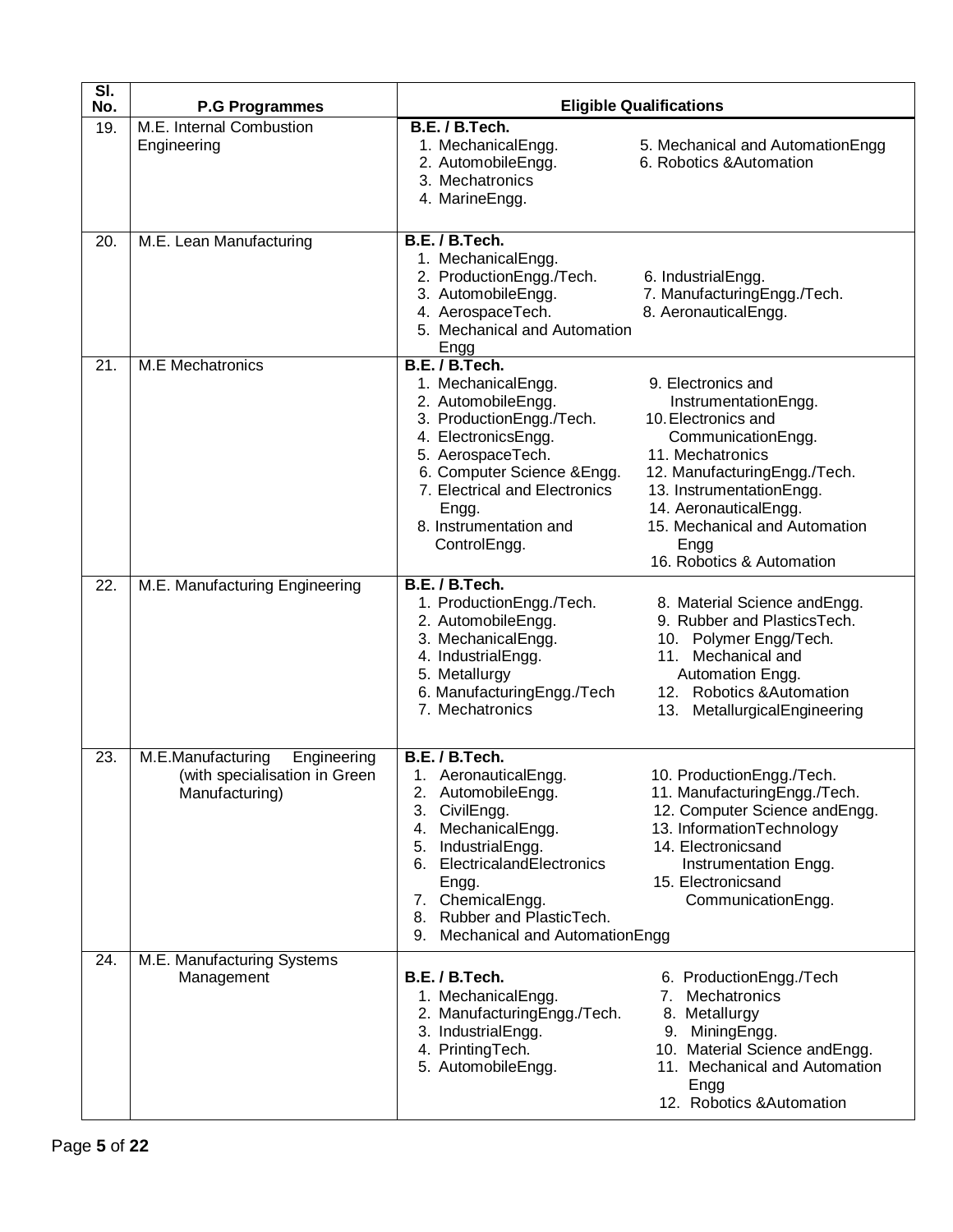| 25. | M.E. Product Design and<br>Development                                                           | B.E. /B.Tech.<br>1. MechanicalEngg.<br>2. AutomobileEngg.<br>3. ManufacturingEngg./Tech.<br>7. Mechanical and Automation<br>Engg                                                  | 4. ProductionEngg./Tech<br>5. IndustrialEngg.<br>6. Mechatronics                                                                                                  |
|-----|--------------------------------------------------------------------------------------------------|-----------------------------------------------------------------------------------------------------------------------------------------------------------------------------------|-------------------------------------------------------------------------------------------------------------------------------------------------------------------|
| 26. | M.E. Product Design and<br>Commerce                                                              | B.E./B.Tech.<br>1. MechanicalEngg.<br>2. ProductionEngg./Tech.<br>3. AutomobileEngg.                                                                                              | 4. ManufacturingEngg./Tech.<br>5. IndustrialEngg.<br>6.Mechatronics<br>7. Mechanical and Automation<br>Engg                                                       |
| 27. | M.E. Printing and Packaging<br>Technology                                                        | B.E./B.Tech.<br>1. PrintingTech.<br>2. MechanicalEngg.<br>3. ManufacturingEngg./Tech.<br>4. ProductionEngg./Tech<br>5. Chemical Engg/Tech.                                        | 6. Rubber and PlasticTech.<br>7. Polymer Science andEngg.<br>8. PackagingTech.<br>9. Printing and MediaEngg.<br>10. Printing andMedia<br>Communication            |
| 28. | M.Tech. Quality Engineering                                                                      | <b>B.E. / B.Tech.</b> (All Branches)                                                                                                                                              |                                                                                                                                                                   |
| 29. | M.E. Quality Engineering and<br>Management                                                       | B.E. / B.Tech.<br>1. IndustrialEngg<br>2. MechanicalEngg<br>3. ManufacturingEngg<br>4. ProductionEngg<br>5. AutomobileEngg                                                        | 6. Mechatronics<br>7. Industrial and ProductionEngg<br>8. Industrial Engg andManagement<br>9. Production and IndustrialEngg<br>10. Mechanical and AutomationEngg. |
| 30. | M.E. Thermal Engineering<br>(with Specilalisation in<br>Refrigeration and Air -<br>Conditioning) | B.E. / B.Tech.<br>1. MechanicalEngg.<br>2. AutomobileEngg.<br>3. MarineEngg.<br>4. ChemicalEngg.<br>5. Mechanical and AutomationEngg                                              |                                                                                                                                                                   |
| 31. | M.Tech. Renewable Energy                                                                         | B.E. / B.Tech.<br>1. Bio-Technology<br>2. ChemicalEngg.<br>3. IndustrialBio-Technology<br>4. ElectrochemicalEngg.<br>5. MechanicalEngg.<br>6. Chemical & Electrochemical<br>Engg. | 7. AutomobileEngineering<br>8. Manufacturing Engg./Tech.<br>9. ProductionEngg./Tech.<br>10. IndustrialEngg.<br>11. PetrochemicalTechnology                        |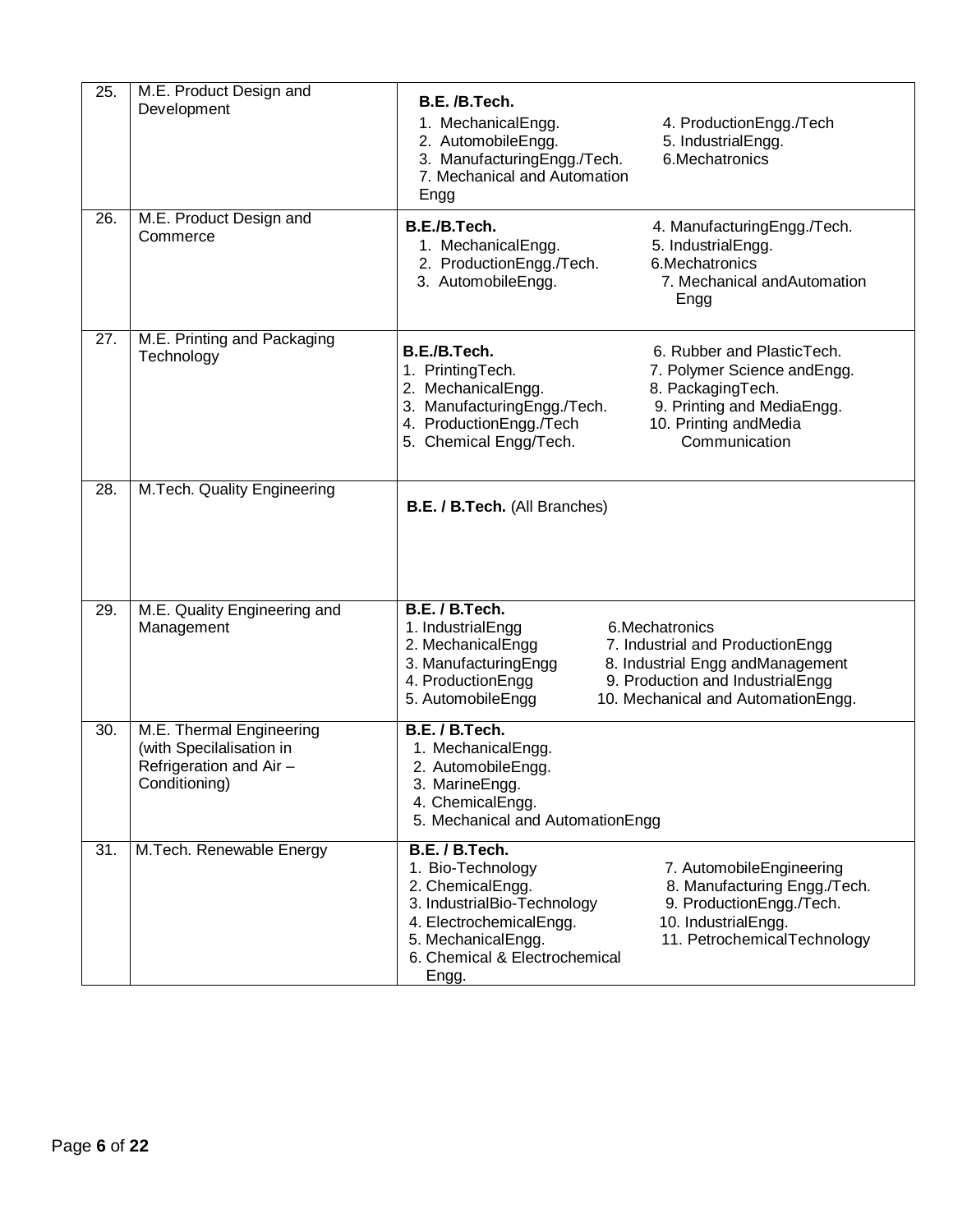| $\overline{\mathsf{SI}}$<br>No. | <b>P.G Programmes</b>                                        | <b>Eligible Qualifications</b>                                                                                                                                                                                                                                                                                                                                                     |
|---------------------------------|--------------------------------------------------------------|------------------------------------------------------------------------------------------------------------------------------------------------------------------------------------------------------------------------------------------------------------------------------------------------------------------------------------------------------------------------------------|
| $\overline{32}$ .               | M.E. Solar Energy                                            | B.E. / B.Tech.<br>1. MechanicalEngg.<br>2. EnergyEngg.<br>3. Energy and EnvironmentalEngg.<br>4. Mechanical and EnergyEngg.<br>5. Electrical and ElectronicsEngg.<br>6. AgriculturalEngineering<br>7. Mechanical and AutomationEngg                                                                                                                                                |
| 33.                             | M.E. Thermal Engineering                                     | B.E. / B.Tech.<br>1. MechanicalEngg.<br>6. Mechatronics<br>2. ProductionEngg./Tech.<br>7. MarineEngg.<br>3. AutomobileEngg.<br>8. IndustrialEngg.<br>4. AeronauticalEngg.<br>9. ManufacturingEngg./Tech.<br>5. AerospaceTech.<br>10. Mechanical and AutomationEngg<br>11. Robotics & Automation                                                                                    |
| $\overline{34}$ .               | M.E. Virtual Prototyping and<br><b>Digital Manufacturing</b> | B.E. / B.Tech.<br>1. CivilEngg.<br>6. IndustrialEngg.<br>2. MechanicalEngg.<br>7. Mechatronics<br>3. ProductionEngg./Tech.<br>8. Computer Science andEngg.<br>4. AutomobileEngg.<br>9. Robotics & Automation<br>5. Manufacturing Engg./Tech.10. Mechanical and AutomationEngg                                                                                                      |
| 35.                             | M.E. Welding Technology                                      | B.E. / B.Tech.<br>1. MechanicalEngg.<br>7. Mechatronics<br>2. ProductionEngg./Tech.<br>8. MarineEngg.<br>3. AutomobileEngg.<br>9. IndustrialEngg.<br>4. Metallurgy<br>10.ManufacturingEngg./Tech.<br>5. AeronauticalEngg.<br>11. Material Science andEngg.<br>6. AerospaceTech.<br>12. Mechanical and AutomationEngg.<br>13. Robotics & Automation<br>14. MetallurgicalEngineering |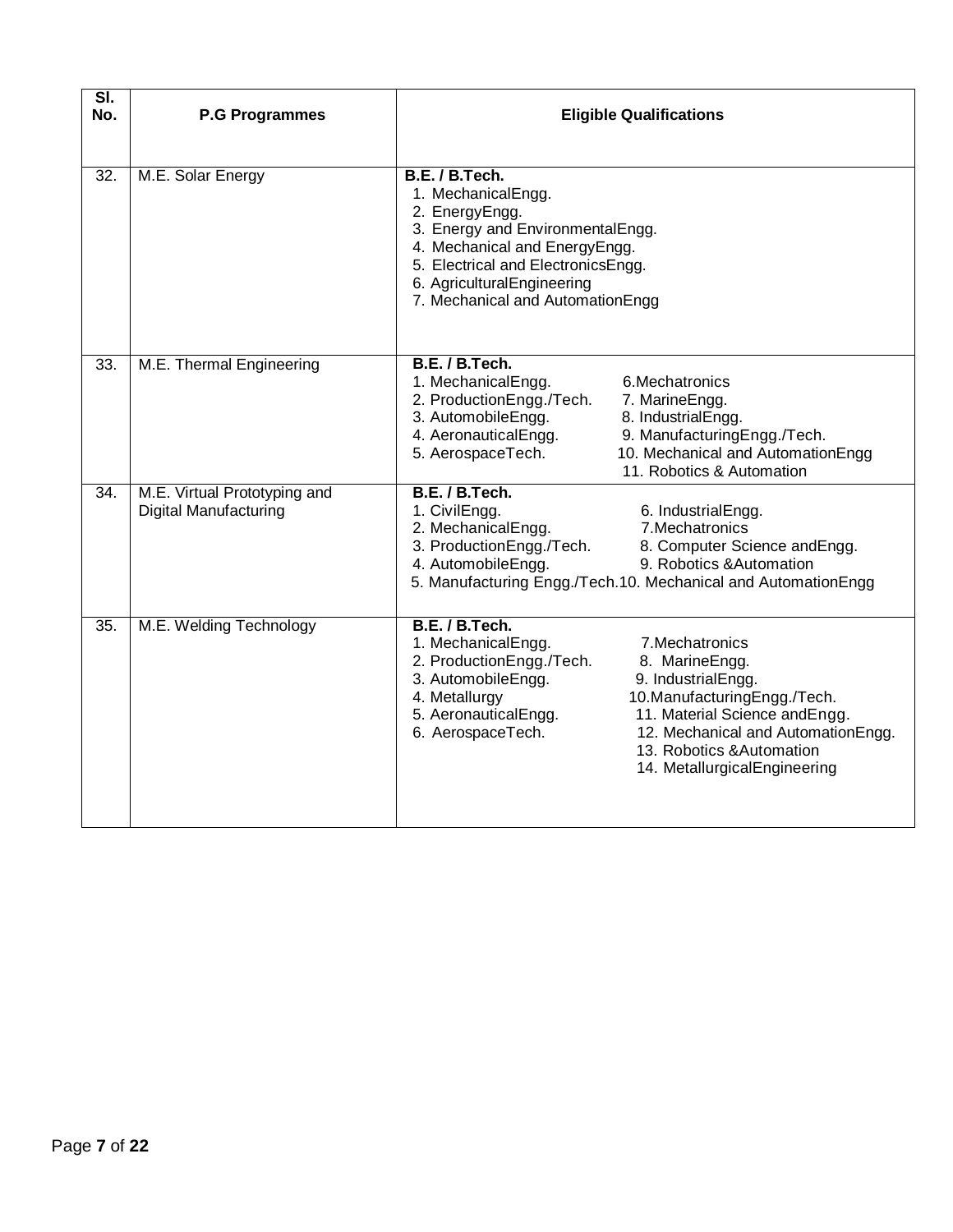|                   | III. FACULTY OF ELECTRICALENGINEERING           |                                                                                                                                                                                                                  |  |  |
|-------------------|-------------------------------------------------|------------------------------------------------------------------------------------------------------------------------------------------------------------------------------------------------------------------|--|--|
| SI.<br>No.        | P.G. Programmes                                 | <b>Eligible Qualifications</b>                                                                                                                                                                                   |  |  |
| $\mathbf{1}$ .    | M.E. Control Systems                            | B.E. / B.Tech.                                                                                                                                                                                                   |  |  |
| 2.                | M.E. Control and Instrumentation<br>Engineering | 1. Electrical and ElectronicsEngg.<br>2. Electronics and InstrumentationEngg.<br>3. Instrumentation and ControlEngg.<br>4. InstrumentationEngg.                                                                  |  |  |
| 3.                | M.E. Electrical Drives and Embedded<br>Controls | 5. ElectricalEngineering                                                                                                                                                                                         |  |  |
| $\mathbf{4}$ .    | M.E. Power Electronics and Drives               |                                                                                                                                                                                                                  |  |  |
| 5.                | M.E. Electrical Machines                        |                                                                                                                                                                                                                  |  |  |
| 6.                | M.E. High Voltage Engineering                   | B.E. / B.Tech.                                                                                                                                                                                                   |  |  |
| 7.                | M.E. Power Systems Engineering                  | 1. Electrical and ElectronicsEngg.<br>2. ElectricalEngineering                                                                                                                                                   |  |  |
| 8.                | M.E. Power Systems and Drives                   |                                                                                                                                                                                                                  |  |  |
| 9.                | M.E. Power Engineering and<br>Management        |                                                                                                                                                                                                                  |  |  |
| 10.               | M.E. Embedded System Technologies               | B.E. / B.Tech.<br>1. Electrical and ElectronicsEngg.<br>2. Electronics and Communication Engg.<br>3. Computer Science andEngg.<br>4. Instrumentation and ControlEngg.<br>5. Electronics and InstrumentationEngg. |  |  |
| 11.               | M.E. Embedded and Real Time System              | 6. InformationTechnology<br>7. ElectronicsEngg.<br>8. InstrumentationEngg.<br>9. SoftwareEngg.<br>10. ElectricalEngineering                                                                                      |  |  |
| $\overline{12}$ . | M.E. Instrumentation Engineering                | B.E. / B.Tech.                                                                                                                                                                                                   |  |  |
|                   |                                                 | 1. InstrumentationEngg.                                                                                                                                                                                          |  |  |
|                   |                                                 | 2. Electronics and InstrumentationEngg.<br>3. Instrumentation and ControlEngg                                                                                                                                    |  |  |
|                   |                                                 | 4. Electrical and ElectronicsEngg.                                                                                                                                                                               |  |  |
|                   |                                                 | 5. Electronics and Communication Engg<br>6. ElectronicsEngg                                                                                                                                                      |  |  |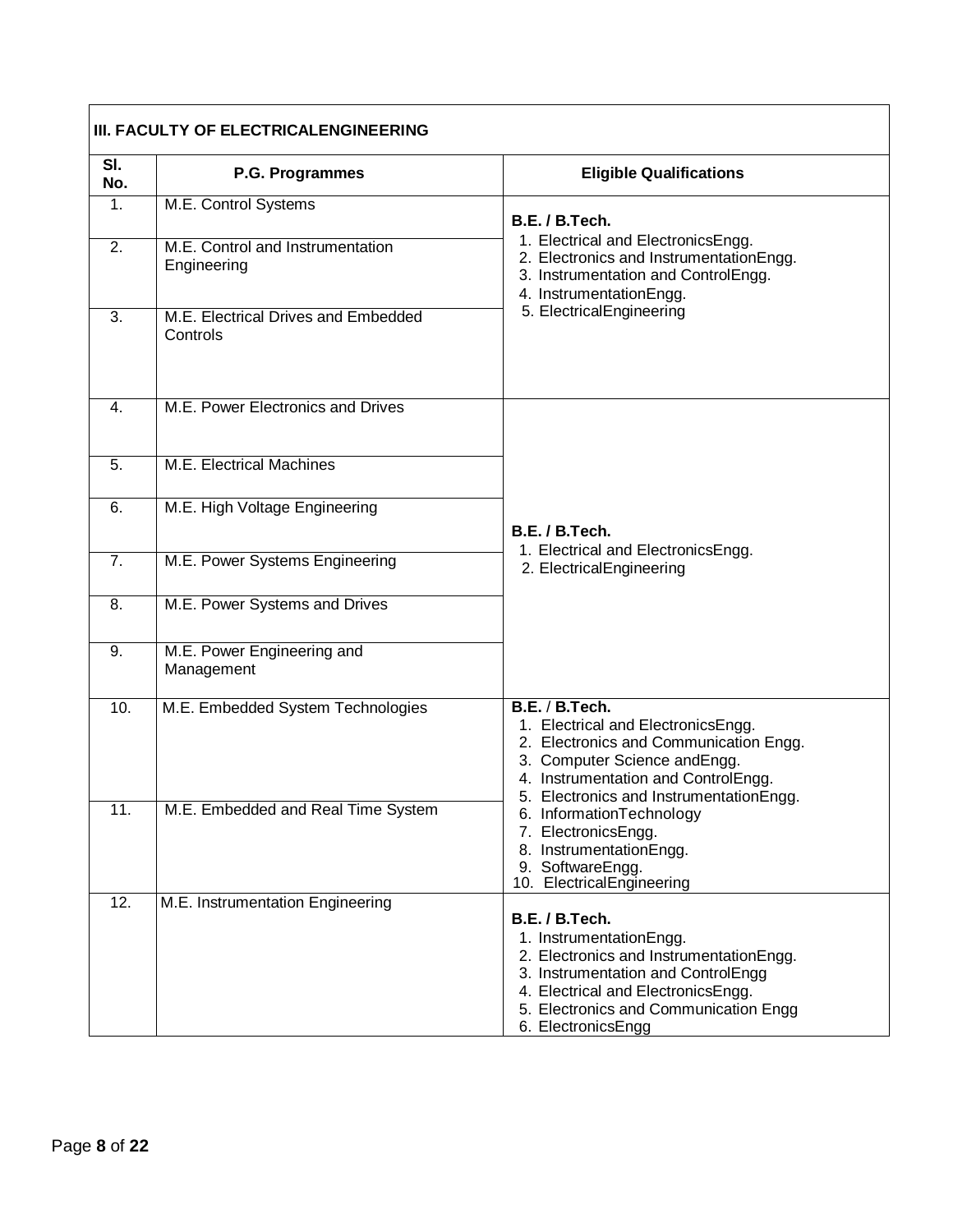|               | IV. FACULTY OF INFORMATION AND COMMUNICATION ENGINEERING |                                                                                                                                                                                                                                                                                                                           |
|---------------|----------------------------------------------------------|---------------------------------------------------------------------------------------------------------------------------------------------------------------------------------------------------------------------------------------------------------------------------------------------------------------------------|
| SI.<br>No.    | P.G. Programmes                                          | <b>Eligible Qualifications</b>                                                                                                                                                                                                                                                                                            |
| $\mathbf 1$ . | M.E. Applied Electronics                                 | B.E. / B.Tech.<br>1. Electronics and CommunicationEngg.<br>2. Electrical and ElectronicsEngg.<br>3. ElectronicsEngg.                                                                                                                                                                                                      |
| 2.            | M.E. Avionics                                            | B.E. / B.Tech.<br>1. Avionics<br>2. AeronauticalEngineering                                                                                                                                                                                                                                                               |
|               |                                                          | 3. AerospaceEngineering/Technology<br>4. ElectronicsEngg<br>5. ElectronicsandInstrumentationEngg<br>6. Electronics and Communication Engg<br>7. Electrical and ElectronicsEngg<br>8. InstrumentationEngg<br>9. Instrumentation and ControlEngg                                                                            |
| 3.            | M.E Biomedical Engineering                               | B.E. / B.Tech.<br>1. BiomedicalEngg.<br>2. MedicalElectronics<br>3. Electronics and communicationEngg<br>4. Electronics and Instrumentation<br>Engineering.<br>5. Bioengineering<br>6. Biomedical Instrumentation Engineering                                                                                             |
| 4.            | M.E. Biometrics and Cyber Security                       | B.E. / B.Tech.<br>1. Electrical and ElectronicsEngg.<br>2. Electronics and CommunicationEngg.<br>3. Electronics and InstrumentationEngg.<br>4. Instrumentation and ControlEngg.<br>5. Computer Science and Engg.<br>6. ElectronicsEngg.<br>7. InstrumentationEngg.<br>8. InformationTechnology<br>9. SoftwareEngineering. |
| 5.            | M.E. Communication Engineering                           |                                                                                                                                                                                                                                                                                                                           |
| 6.            | M.E. Electronics and Communication<br>Engineering        | B.E. / B.Tech.<br>1. Electronics and Communication Engg.<br>2. ElectronicsEngg.                                                                                                                                                                                                                                           |
| 7.            | M.E. Optical Communication                               |                                                                                                                                                                                                                                                                                                                           |
| 8.            | M.E Communication and Networking                         | B.E/B.Tech.<br>1. Electronics and Communication Engg.                                                                                                                                                                                                                                                                     |
| 9.            | M.E. Communication Systems                               | 2. Computer and Communication Engineering<br>3. Electronics and Telecommunication Engineering                                                                                                                                                                                                                             |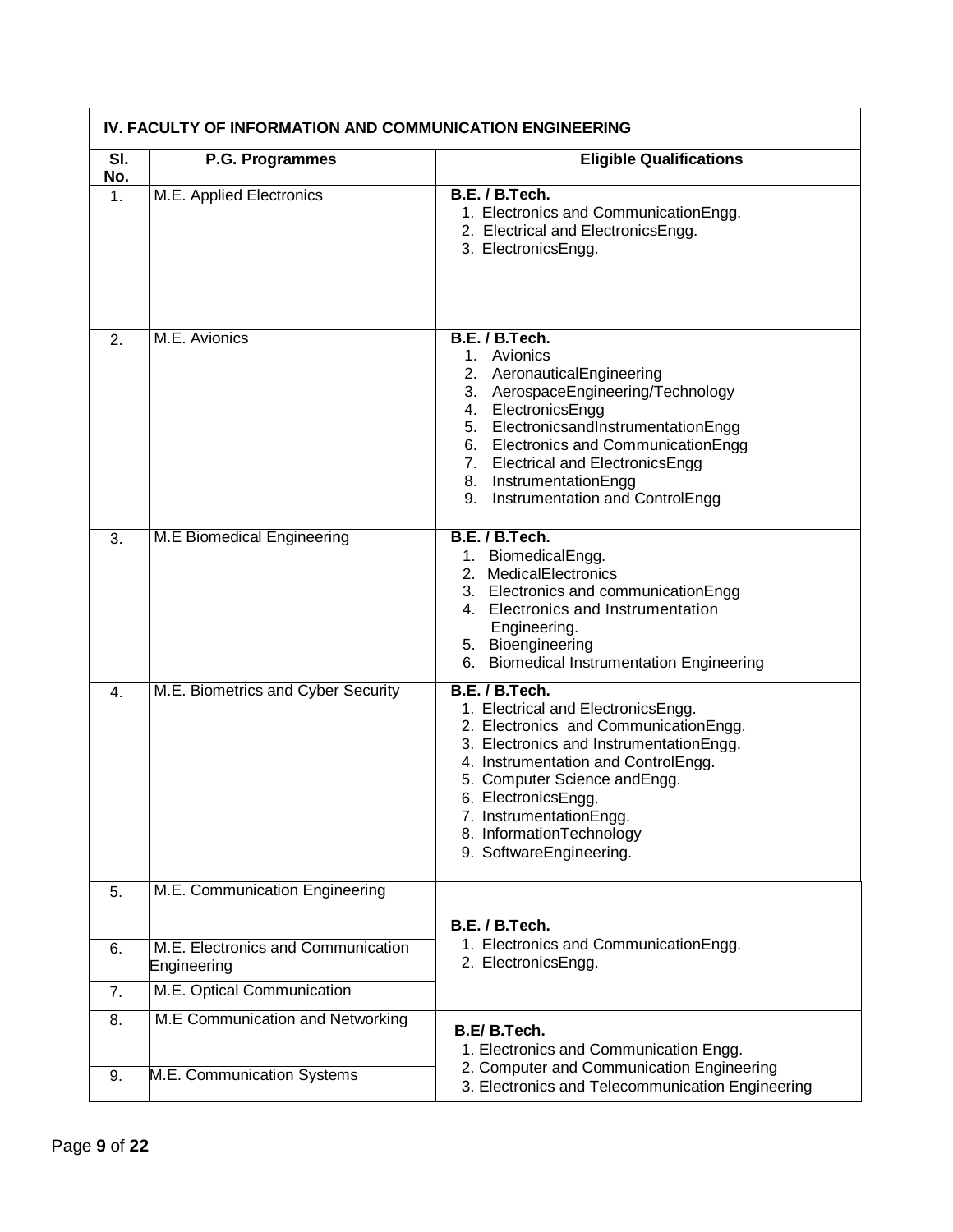| 10.               | M.E. Computer Science and Engineering                                                           |                                                                                                                                                |
|-------------------|-------------------------------------------------------------------------------------------------|------------------------------------------------------------------------------------------------------------------------------------------------|
|                   |                                                                                                 | B.E. / B.Tech.                                                                                                                                 |
| 11.               | M.E. Computer Science and<br>Engineering (with Specialization in<br>Networks)                   | 1. InformationTechnology<br>2. Computer Science andEngg.<br>3. Software Engineering<br>4. Computer and CommunicationEngg.                      |
| 12.               | M.E. Computer Science and<br>Engineering (with Specialization in<br><b>Big Data Analytics)</b>  | 5. Electronics and Communication Engg                                                                                                          |
| 13.               | M.E. Computer Science and<br>Engineering (Artificial Intelligence and<br>Machine Learning)      |                                                                                                                                                |
| 14.               | M.E. Computer Science and<br>Engineering (Cyber Security)                                       |                                                                                                                                                |
| 15.               | M.Tech. Cyber Forensics and<br><b>Information Security</b>                                      |                                                                                                                                                |
| 16.               | M.E. Computer Science and<br>Engineering (with Specialization in<br><b>Operations Research)</b> | B.E. / B.Tech.<br>1. InformationTechnology<br>2. Computer Science andEngg.                                                                     |
| 17.               | M.E. Mobile and Pervasive Computing                                                             | 3. Software Engineering<br>4. Computer and CommunicationEngg.<br>5. Electronics and Communication Engg                                         |
| $\overline{18}$ . | M.E. Software Engineering                                                                       |                                                                                                                                                |
| 19.               | M.E. Computer Science and Information<br>Security                                               |                                                                                                                                                |
| 20.               | M.Tech. Information Technology                                                                  | B.E. / B.Tech.<br>1. InformationTechnology<br>2. Computer Science andEngg.                                                                     |
| 21.               | M.E. Multimedia Technology                                                                      | 3. Software Engineering<br>4. Computer and CommunicationEngg.                                                                                  |
| 22.               | M.Tech. Information Technology (with<br>Specialization in Multimedia)                           | 5. Electronics and Communication Engg                                                                                                          |
| 23.               | M.E. Digital Signal processing                                                                  | B.E. / B.Tech.<br>1. Electronics and CommunicationEngg.<br>2. Computer Science and Engg.<br>3. InformationTechnology<br>4. SoftwareEngineering |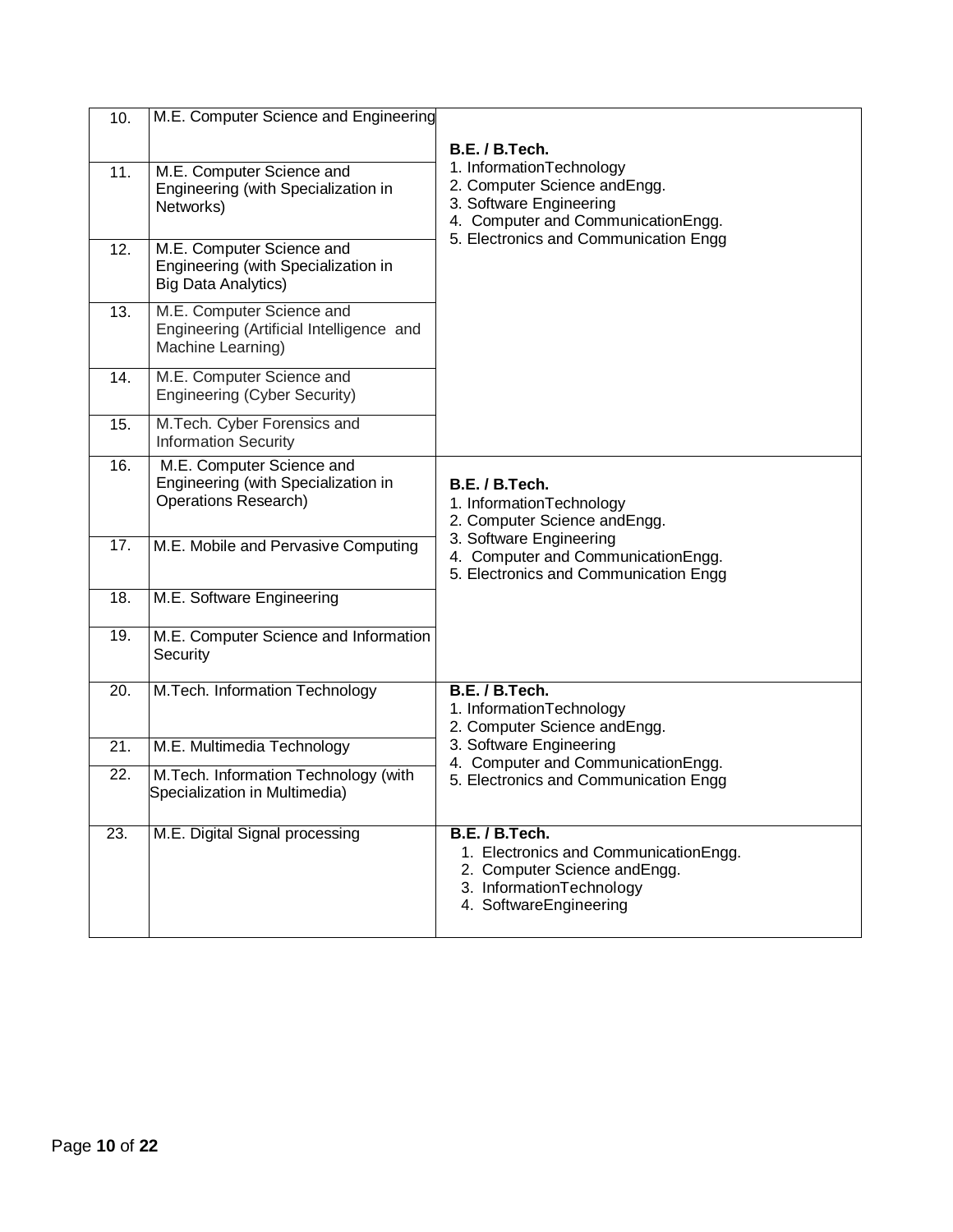| 24. | M.Tech. Laser & Electro Optical<br>Engineering | B.E./ B.Tech.<br>1. Electronics and CommunicationEngg.<br>2. Electrical and ElectronicsEngg.<br>3. ElectronicsEngg.<br>4. Electronics and InstrumentationEngg.<br>5. Instrumentation and ControlEngg.<br>6. InstrumentationEngg.<br>M.Sc.<br>7. Electronics<br>8. Physics<br>9. Material Science<br>10. Applied Physics                                           |
|-----|------------------------------------------------|-------------------------------------------------------------------------------------------------------------------------------------------------------------------------------------------------------------------------------------------------------------------------------------------------------------------------------------------------------------------|
| 25. | M.E. Medical Electronics                       | B.E/B.Tech.<br>1. Electronics and CommunicationEngg.<br>2. Instrumentation and ControlEngg.<br>3. Electronics and InstrumentationEngg.<br>4. Instrumentation Engg.<br>5. BiomedicalEngg.<br>6. Biomedical InstrumentationEngg.<br>7. MedicalElectronics<br>8. Bioengineering                                                                                      |
| 26. | M.E. Space Science and Engineering             | B.E. / B.Tech.<br>1. AeronauticalEngg.<br>Electrical and ElectronicsEngg.<br>2.<br>3.<br>MechanicalEngg.<br>Electronics and CommunicationEngg.<br>4.<br>5. AerospaceEngg.<br>Electronics and InstrumentationEngg.<br>6.                                                                                                                                           |
| 27. | M.Tech. Satellite Technology                   | B.E. / B.Tech.<br>Electrical and ElectronicsEngg.<br>1.<br>2.<br>InformationTechnology<br>3.<br>Computer Science andEngg.<br>SoftwareEngineering<br>4.<br>Electronics and CommunicationEngg.<br>5.<br>6. Computer and Communication Engineering                                                                                                                   |
| 28. | M.E. VLSI Design                               | B.E. / B.Tech.                                                                                                                                                                                                                                                                                                                                                    |
| 29. | M.E. VLSI Design and Embedded<br>Systems       | 1. Electronics and Communication Engg.<br>2. Electronics Engineering<br>3. Electronics and Telecommunication Engineering                                                                                                                                                                                                                                          |
| 30. | M.E. Wireless Communication                    | B.E. / B.Tech.<br>1. Electronics & CommunicationEngg.<br>2. ElectronicsEngg.<br>3. TelecommunicationEngg.<br>4. Electronics & Telecommunication Engg.<br>5. Electronics & InstrumentationEngg.<br>6. Instrumentation & Control SystemsEngg.<br>7. Electrical & ElectronicsEngg.<br>8. BiomedicalEngg.<br>9. Computer Science & Engg.<br>10. InformationTechnology |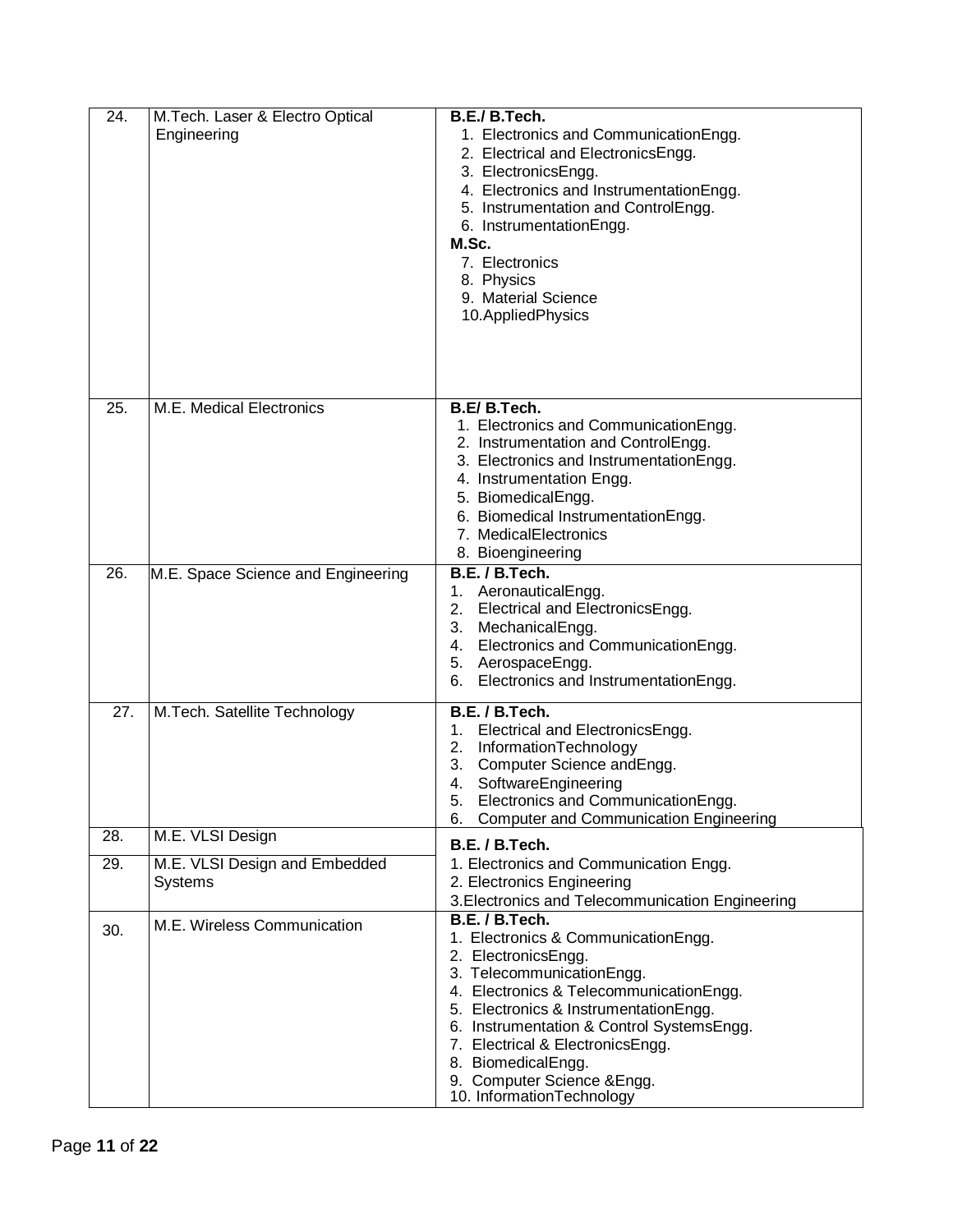| 31. | M.E. Wireless Technologies                                              | B.E. / B.Tech.<br>1. Electronics and Communication Engg.                                                                                                                                                                |
|-----|-------------------------------------------------------------------------|-------------------------------------------------------------------------------------------------------------------------------------------------------------------------------------------------------------------------|
| 32. | M.Tech. Web and Mobile<br>Technology                                    | B.E. / B.Tech.<br>1. Electrical and ElectronicsEngg.<br>2. Electronics and Communication Engg.<br>3. InformationTechnology<br>4. Computer Science andEngg.<br>5. ElectronicsEngg.<br>6. SoftwareEngineering             |
| 33. | M.Tech. Data Sciences                                                   | <b>B.E./B.Tech (All Branches)</b>                                                                                                                                                                                       |
| 34. | M.Tech. Information Technology<br>(Full Stack Engineering)              | B.E. / B.Tech.<br>1.Information Technology<br>2. Computer Science and Engineering<br>3. Electronics and Communication Engineering<br>4.Software Engineering<br>5. Computer and Communication Engineering.               |
| 35. | M.E. E-Learning Technologies                                            | B.E. / B.Tech.<br>1. Computer Science and Engineering<br>2. InformationTechnology<br>3. Electronics and Communication<br>Engineering<br>4. Computer & Communication Engineering<br>5.SoftwareEngineering                |
| 36. | M.E. Electronics and Communication<br>Engineering (Industry Integrated) | <b>B.E. / B. Tech.</b><br>1. Electronics and CommunicationEngineering<br>2. Electrical & ElectronicsEngineering<br>3. Electronics & Instrumentation<br>4. Electronics & Telecommunication<br>5. Electronics Engineering |
| 37. | M.E. Wireless and Mobile<br>Communications                              | B.E. / B.Tech.<br>1. Electronics and Communication Engineering.                                                                                                                                                         |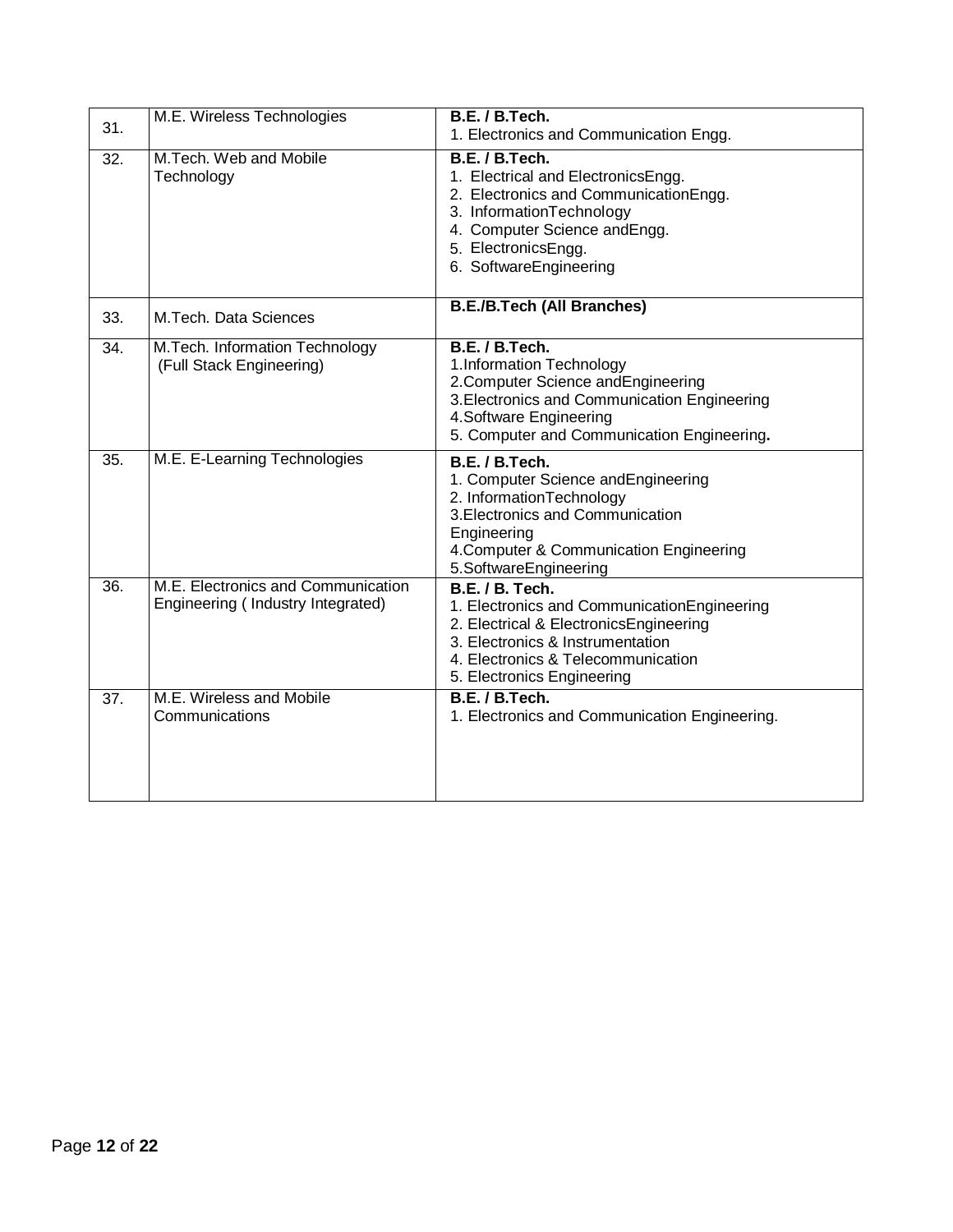| <b>V. FACULTY OF TECHNOLOGY</b> |                                          |                                                                                                                                                                                                                                                                                                                                                                                           |
|---------------------------------|------------------------------------------|-------------------------------------------------------------------------------------------------------------------------------------------------------------------------------------------------------------------------------------------------------------------------------------------------------------------------------------------------------------------------------------------|
| SI.<br>No.                      | P.G. Programmes                          | <b>Eligible Qualifications</b>                                                                                                                                                                                                                                                                                                                                                            |
| 1.                              | M.Tech. Apparel Technology               | B.E. / B.Tech.<br>1 Textile Engg./Tech.<br>2. TextileChemistry<br>3. FashionTech.<br>4. LeatherTech.<br>5. ApparelTech.<br>6. Handloom and TextileTech.                                                                                                                                                                                                                                   |
| 2.                              | M.Tech. Bio-Technology                   | B.E. / B.Tech.<br>1. ChemicalEngg.<br>2. GeneticEngg./Tech.<br>3. Bio-ChemicalEngg./Tech.<br>4. IndustrialBiotechnology<br>5. Bio-Technology<br>6. AgriculturalBiotechnology<br>7. PharmaceuticalTechnology<br>M.Sc.<br>8. Biochemistry<br>9. Microbiology<br>10. Biophysics<br>11. Biotechnology<br>12. Genetics<br>13. MolecularBiology<br><b>B.Pharm.</b>                              |
| $\overline{3}$ .                | M.Tech. Bio-Pharmaceutical<br>Technology | B.E. / B.Tech.<br>1. ChemicalEngg.<br>2. Biotechnology<br>3. IndustrialBiotechnology<br>4. BiomedicalEngg.<br>5. BioEngineering<br>6. PharmaceuticalEngg./Tech.<br>7. BiochemicalEngg./Tech.<br>8. BiopharmaceuticalEngg./Tech.<br>M.Sc.<br>9. Biochemistry<br>10. Microbiology<br>11. GeneticEngineering<br>12. BioTechnology<br>13. Genetics<br>14. MolecularBiology<br><b>B.Pharm.</b> |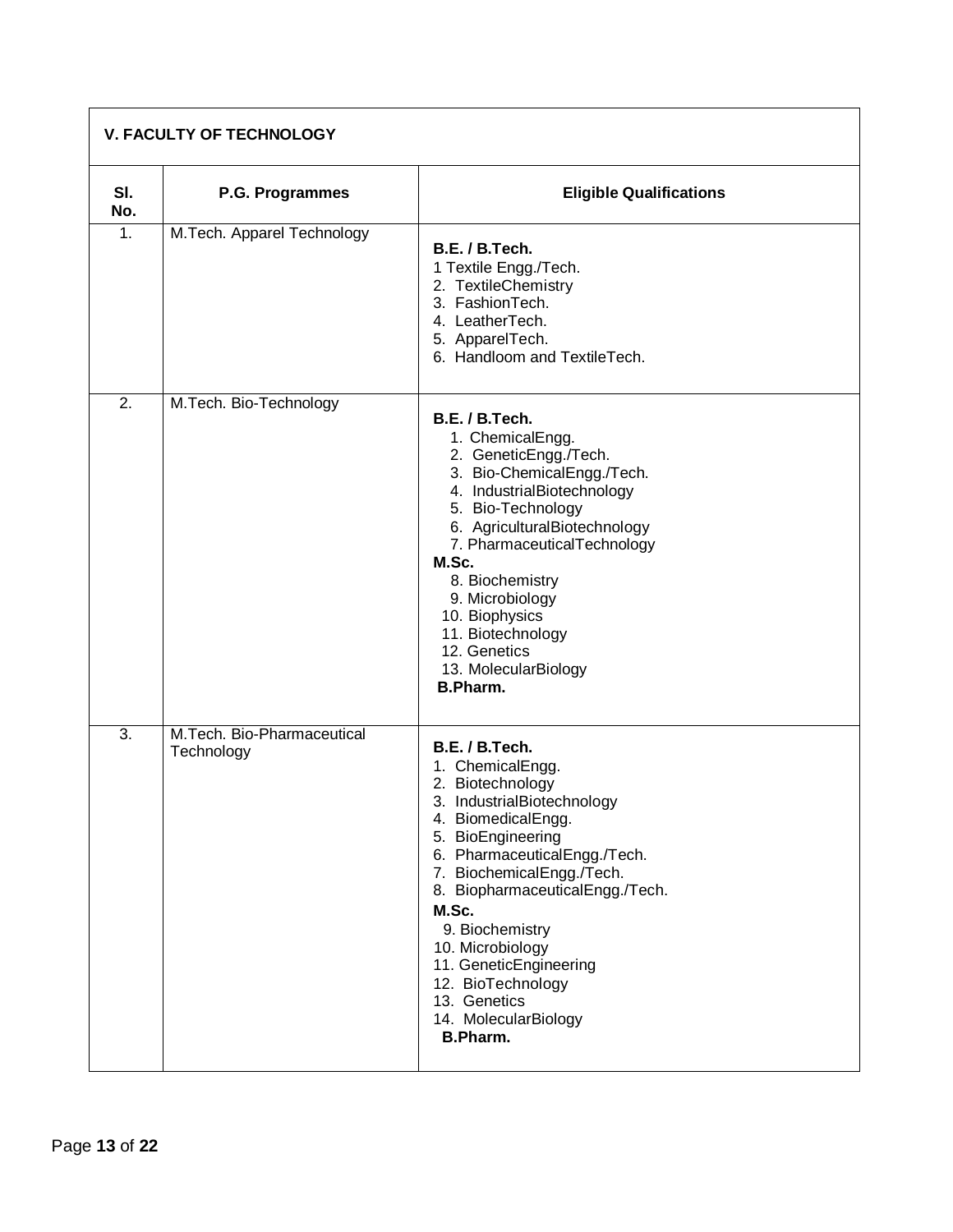| 4. | M.Tech. Chemical Engineering                    | B.E. / B.Tech.<br>1. ChemicalEngg.<br>2. Electro-ChemicalEngg.<br>3. PharmaceuticalEngg./Tech.<br>4. PetroleumEngg./Tech.<br>5. FoodTechnology<br>6. Food ProcessingEngg./Tech.<br>7. PetrochemicalsEngg./Tech.<br>8. Petroleum Refining & PetrochemicalsEngg.<br>9. Chemical and ElectrochemicalEngg.                                                                                                                                                                                                   |
|----|-------------------------------------------------|----------------------------------------------------------------------------------------------------------------------------------------------------------------------------------------------------------------------------------------------------------------------------------------------------------------------------------------------------------------------------------------------------------------------------------------------------------------------------------------------------------|
| 5. | M.Tech. Ceramic Technology                      | B.E. / B.Tech.<br>1. ChemicalEngg.<br>2. CeramicTech.<br>3. Metallurgy & MaterialsEngg.<br>4. Petroleum Engg. /Tech.<br>5. Petrochemicals Engg. /Tech.<br>6. Petroleum Refining& Petrochemicals<br>Engg.<br>7. Ceramic & CementTechnology<br>8. Chemical and ElectrochemicalEngg.<br>9. Material Science and Engg.<br>10. MechanicalEngg.<br>11. ManufacturingEngg.<br>12. ProductionEngg.<br>M.Sc.<br>13. Physics<br>14. AppliedPhysics<br>15. Chemistry<br>16. AppliedChemistry<br>17. MaterialScience |
| 6. | M.Tech. Environmental Science and<br>Technology | B.E. / B.Tech.<br>1. ChemicalEngg.<br>2. IndustrialBiotechnology<br>3. Bio-Technology<br>4. PetroleumEngg./Tech.<br>5. PetrochemicalsEngg./Tech.<br>6. Chemical & Electro ChemicalEngg.<br>7. Petroleum Refining & Petro ChemicalsEngg.                                                                                                                                                                                                                                                                  |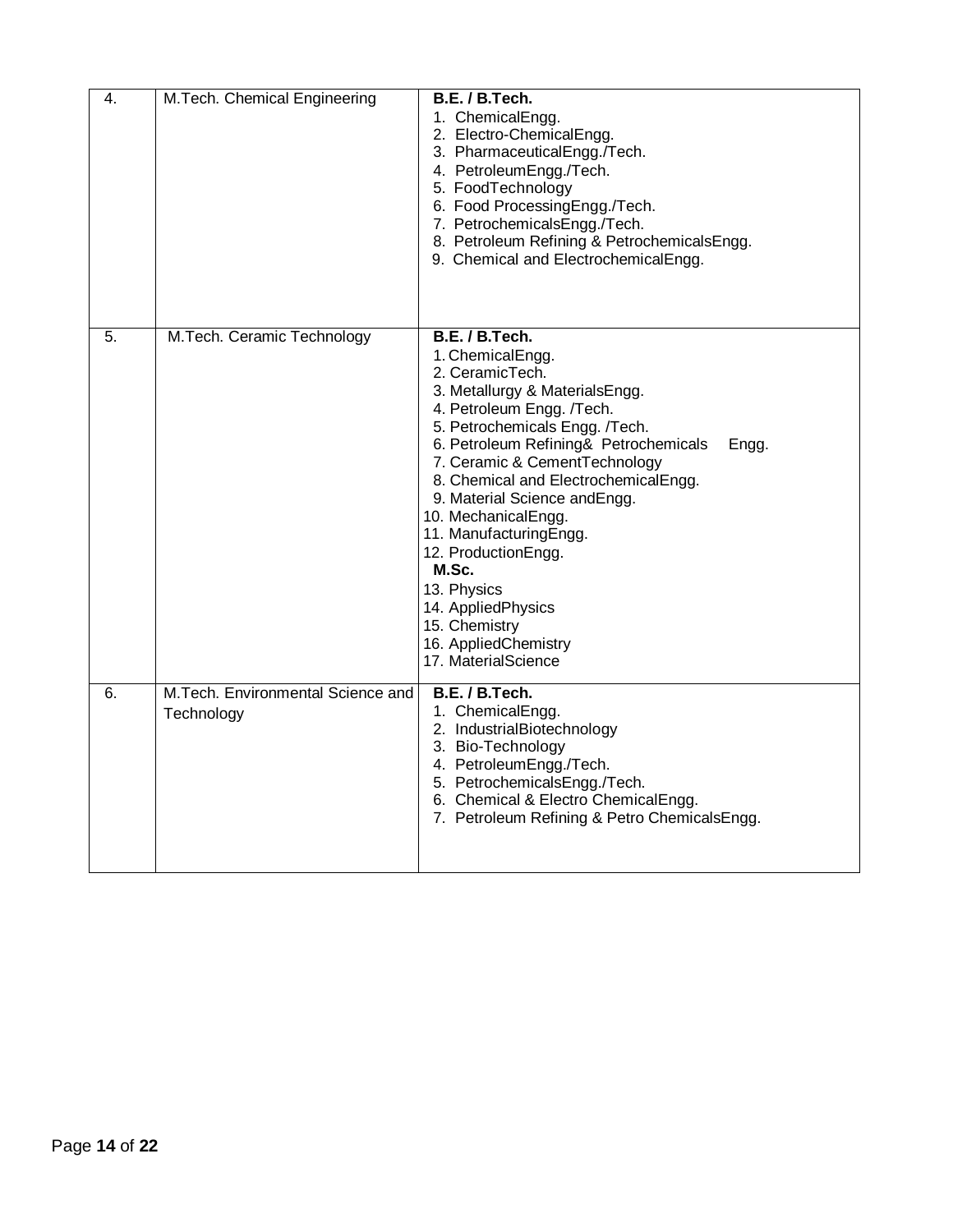| 7. | M.Tech. Food Technology                              |                                                                                                                                                                                                                                                                                                                                                                                                                                                                                                                                                                                                                                    |
|----|------------------------------------------------------|------------------------------------------------------------------------------------------------------------------------------------------------------------------------------------------------------------------------------------------------------------------------------------------------------------------------------------------------------------------------------------------------------------------------------------------------------------------------------------------------------------------------------------------------------------------------------------------------------------------------------------|
|    |                                                      | B.E. / B.Tech.<br>1. FoodTechnology<br>2. Biotechnology<br>3. PharmaceuticalTech.<br>4. ChemicalEngg.<br>5. MechanicalEngg<br>6. AgriculturalEngg.<br>7. DairyTechnology<br>8. IndustrialBiotechnology<br>9. Food ProcessingEngg./Tech.<br>10. FisheriesEngineering<br>11. Food Safety andManagement<br>12. Post HarvestTech.<br>13. Food Science and Tech.<br>14. FoodProcessingand<br>PreservationTechnology<br>15. Agricultural and FoodEngg.<br>M.Sc.<br>16. Food Science and Nutrition<br>17. Biotechnology<br>18. Biochemistry<br>19. Microbiology<br>20. Horticulture<br>21. FisheriesScience<br>22. Food Science and Tech. |
|    |                                                      |                                                                                                                                                                                                                                                                                                                                                                                                                                                                                                                                                                                                                                    |
| 8. | M.Tech. Footwear<br>Engineering<br>and<br>Management | B.E. / B.Tech.<br>1. LeatherTech.<br>2. MechanicalEngg.<br>3. IndustrialEngg.<br>4. ProductionEngg./Tech.<br>5. ManufacturingEngg<br>6. BiomedicalEngg<br>7. PolymerTech<br>8. Materials Science and Engg.<br>B.E. / B.Tech./B.Des<br>(4 Years UG Programmes)<br>9. Footwear Technology / Engineering / Design                                                                                                                                                                                                                                                                                                                     |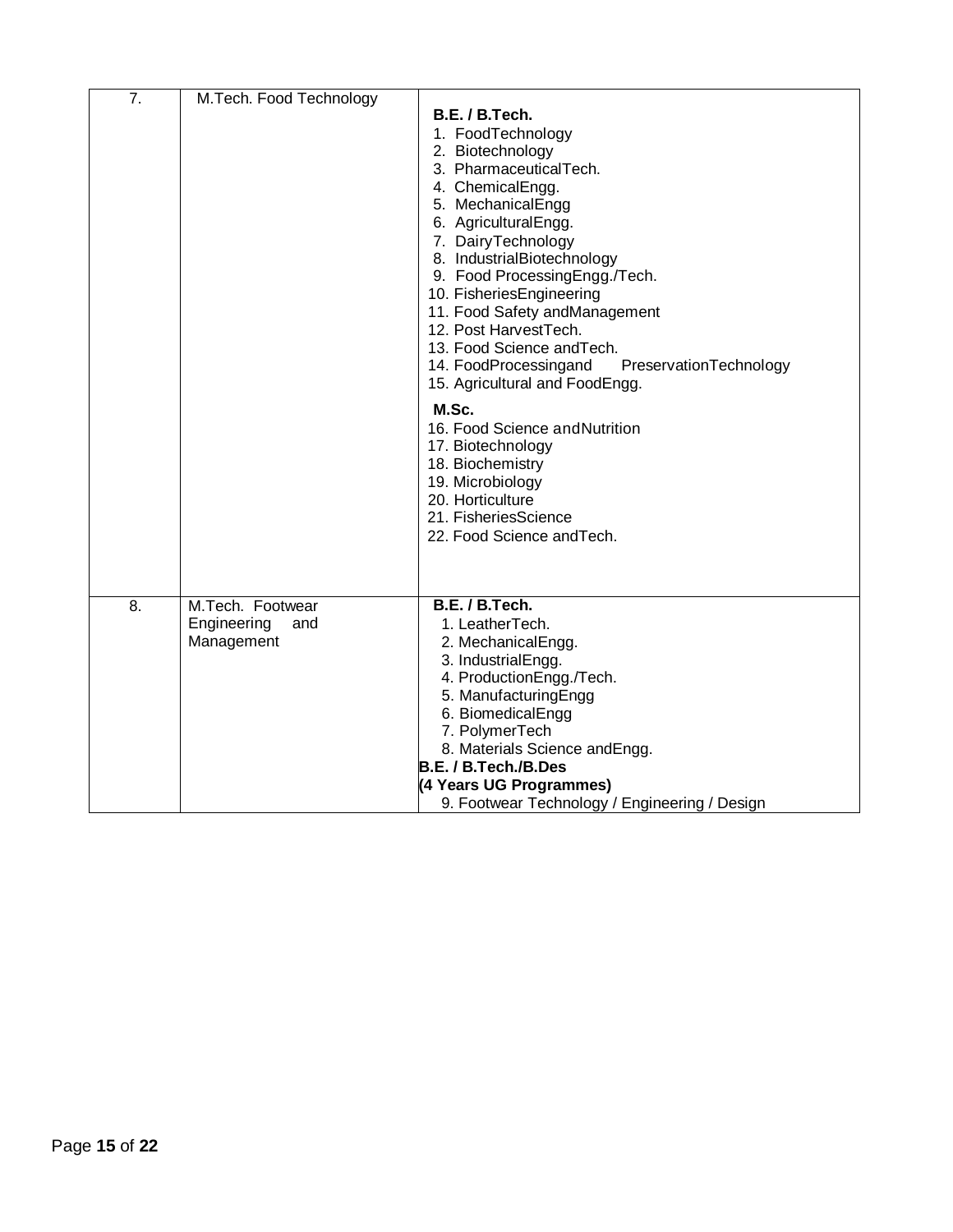| 9.  | M.Tech. Industrial Safety and | B.E. / B.Tech.                                 |
|-----|-------------------------------|------------------------------------------------|
|     | <b>Hazard Management</b>      | 1. ChemicalEngg.                               |
|     |                               | 2. LeatherTech.                                |
|     |                               | 3. TextileEngg./Tech.                          |
|     |                               | 4. ApparelTech.                                |
|     |                               | 5. CeramicTech.                                |
|     |                               | 6. Bio-Technology                              |
|     |                               | 7. Environmental Engg. /Tech.                  |
|     |                               | 8. Rubber and PlasticsTech.                    |
|     |                               | 9. PolymerTech.                                |
|     |                               | 10. FoodTechnology                             |
|     |                               | 11. Pharmaceutical Tech./Engg.                 |
|     |                               | 12. Petroleum Refining and Petro ChemicalEngg. |
|     |                               | 13. Nano Science and Tech.                     |
|     |                               | 14. Petroleum Engg. and Tech.                  |
|     |                               | 15. MechanicalEngg.                            |
|     |                               | 16. IndustrialEngg.                            |
|     |                               | 17. Material Science andEngg.                  |
|     |                               | 18. ManufacturingEngg./Tech.                   |
|     |                               | 19. ProductionEngg./Tech.                      |
|     |                               | 20. CivilEngg.                                 |
|     |                               | 21. Petrochemical Technology                   |
|     |                               |                                                |
|     |                               |                                                |
|     |                               | M.Sc. (Any branch of Chemistry)                |
| 10. | M.Tech. Leather Technology    | B.E. / B.Tech.                                 |
|     |                               | 1. LeatherTechnology                           |
|     |                               | 2. ChemicalEngineering                         |
|     |                               |                                                |
|     |                               | M. Sc.                                         |
|     |                               | 3. Chemistry                                   |
|     |                               | 4. AppliedChemistry                            |
|     |                               | 5. EnvironmentalChemistry                      |
|     |                               |                                                |
|     |                               |                                                |
|     |                               |                                                |
|     |                               |                                                |
|     |                               |                                                |
|     |                               |                                                |
|     |                               |                                                |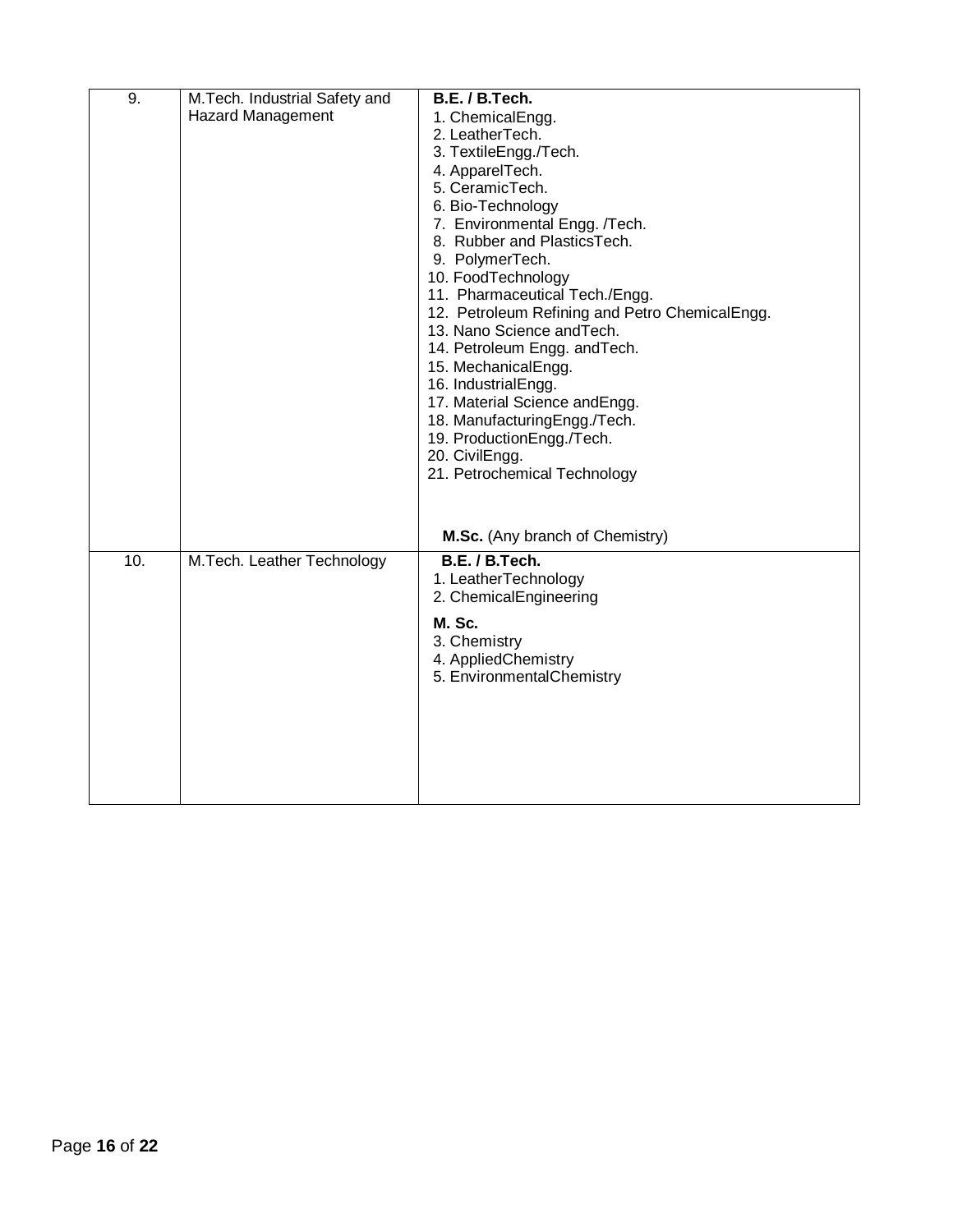| $\overline{11}$ . | M.Tech. Nano-Science and   | B.E. / B.Tech.                                                                 |
|-------------------|----------------------------|--------------------------------------------------------------------------------|
|                   | Technology                 | 1. MechanicalEngg.                                                             |
|                   |                            | 2. CeramicTech.                                                                |
|                   |                            | 3. EngineeringPhysics                                                          |
|                   |                            | 4. Biotechnology                                                               |
|                   |                            | 5. IndustrialBiotechnology                                                     |
|                   |                            | 6. ChemicalEngg.                                                               |
|                   |                            | 7. BiomedicalEngg.                                                             |
|                   |                            | 8. AgriculturalBiotechnology                                                   |
|                   |                            | 9. Bioinformatics                                                              |
|                   |                            | 10. Electrical and ElectronicsEngg.<br>11. Electronics and Communication Engg. |
|                   |                            | 12. ChemicalandElectrochemical Engg.                                           |
|                   |                            | 13. Materials Science and Engg.                                                |
|                   |                            | 14. Nanoscience and Technology                                                 |
|                   |                            | 15. Nanotechnology                                                             |
|                   |                            | 16. AeronauticalEngineering                                                    |
|                   |                            | 17. PetrochemicalTechnology                                                    |
|                   |                            |                                                                                |
|                   |                            | M.Sc. (with Mathematics as                                                     |
|                   |                            | one of the subjects at B. Sc. level)                                           |
|                   |                            | 18. Physics                                                                    |
|                   |                            | 19. MaterialScience                                                            |
|                   |                            | 20. Chemistry                                                                  |
|                   |                            | 21. AppliedChemistry                                                           |
|                   |                            | 22. BioChemistry                                                               |
|                   |                            | 23. Bio-Technology                                                             |
|                   |                            | B.Pharm.                                                                       |
|                   |                            |                                                                                |
|                   |                            |                                                                                |
|                   |                            |                                                                                |
| $\overline{12}$ . | M.Tech. Petroleum Refining | B.E. / B.Tech.                                                                 |
|                   | and Petro Chemicals        | 1. ChemicalEngg.                                                               |
|                   |                            | 2. Petroleum Refining & Petro ChemicalEngg.                                    |
|                   |                            | 3. PetroleumEngg./Tech.                                                        |
|                   |                            | 4. Chemical and ElectrochemicalEngg.                                           |
|                   |                            |                                                                                |
|                   |                            |                                                                                |
|                   |                            |                                                                                |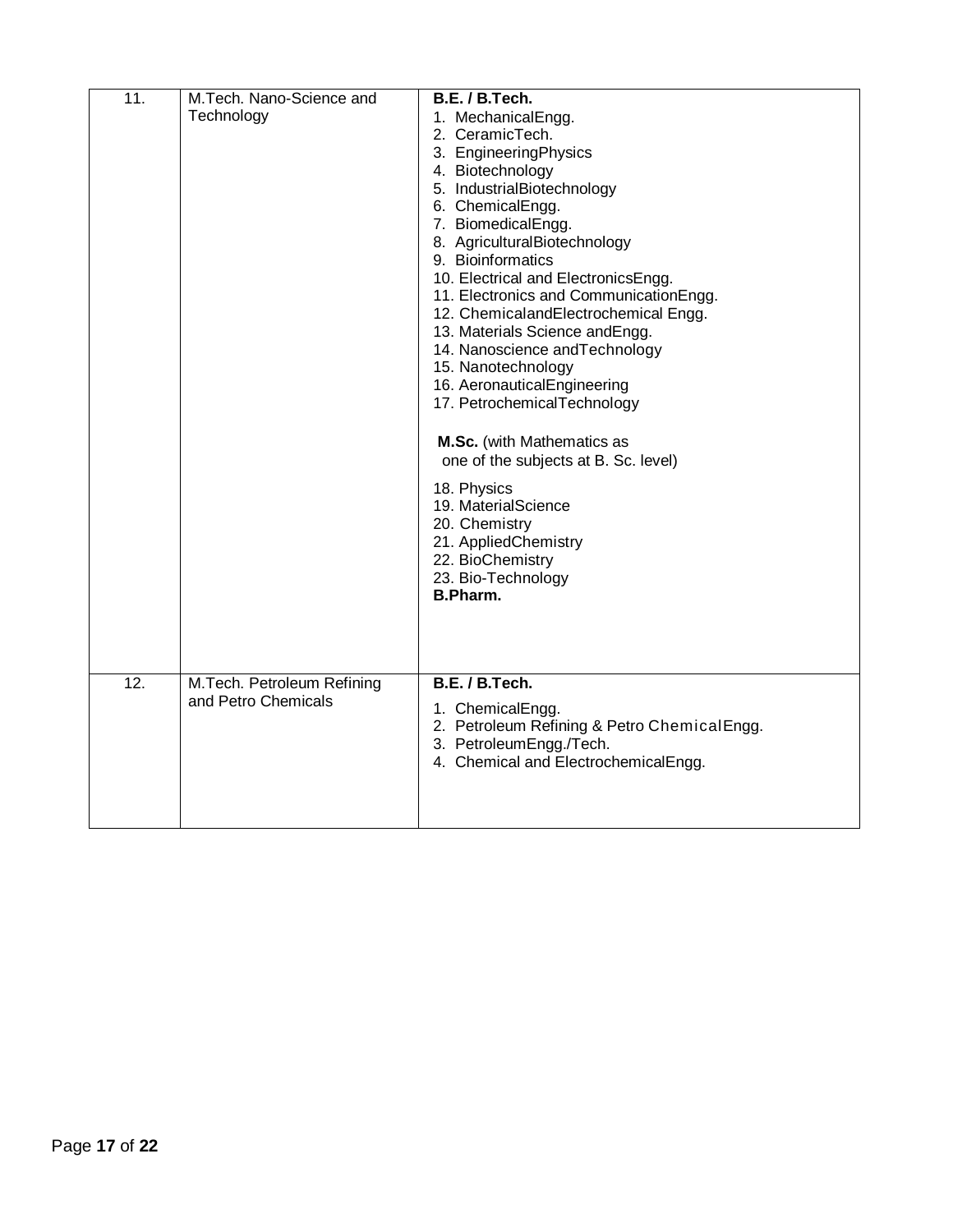| 13. | M.Tech. Plastic Technology                 | B.E. / B.Tech.<br>1. MechanicalEngg.<br>2. ChemicalEngg.<br>3. ProductionEngg./Tech.<br>4. PolymerTech.<br>5. PetroleumEngg./Tech.<br>6. PetrochemicalsEngg./Tech.<br>7. Petroleum RefiningEngg.<br>8. Chemical and ElectrochemicalEngg.<br>9. Rubber and PlasticTech.<br>10. TextileEngg./Tech.<br>11. PlasticsTechnology<br>12. RubberTechnology<br>13. ManufacturingEngineering<br>M.Sc.<br>14. PolymerScience<br>15. Chemistry with PolymerSpecialisation<br>16. AppliedChemistry                                                                                                                                                                                        |
|-----|--------------------------------------------|------------------------------------------------------------------------------------------------------------------------------------------------------------------------------------------------------------------------------------------------------------------------------------------------------------------------------------------------------------------------------------------------------------------------------------------------------------------------------------------------------------------------------------------------------------------------------------------------------------------------------------------------------------------------------|
| 14. | M.Tech. Polymer Science and<br>Engineering | B.E / B.Tech.<br>1. ChemicalEngg.<br>2.<br>MechanicalEngg<br>3.<br>ManufacturingEngg.<br>4. ProductionEngg.<br>5. Polymer Engg /Tech.<br>6. Plastics Engg. /Tech.<br>7. Rubber & Plastic sTech.<br>8. Materials Science & Engg.<br>9. Nanotechnology<br>10. PrintingTechnology<br>11. CivilEngineering<br>12. IndustrialEngineering<br>13. AgriculturalEngineering<br>14. Material Science & Technology<br>15. LeatherTechnology<br>16. Textile Engg./Tech.<br>17. Nano Science and Technology / Engineering<br>M.Sc. (2 years/Integrated 5 years)<br>18. GeneralChemistry<br>19. AppliedChemistry<br>20. PolymerChemistry<br>21. AnalyticalChemistry<br>22. MaterialScience |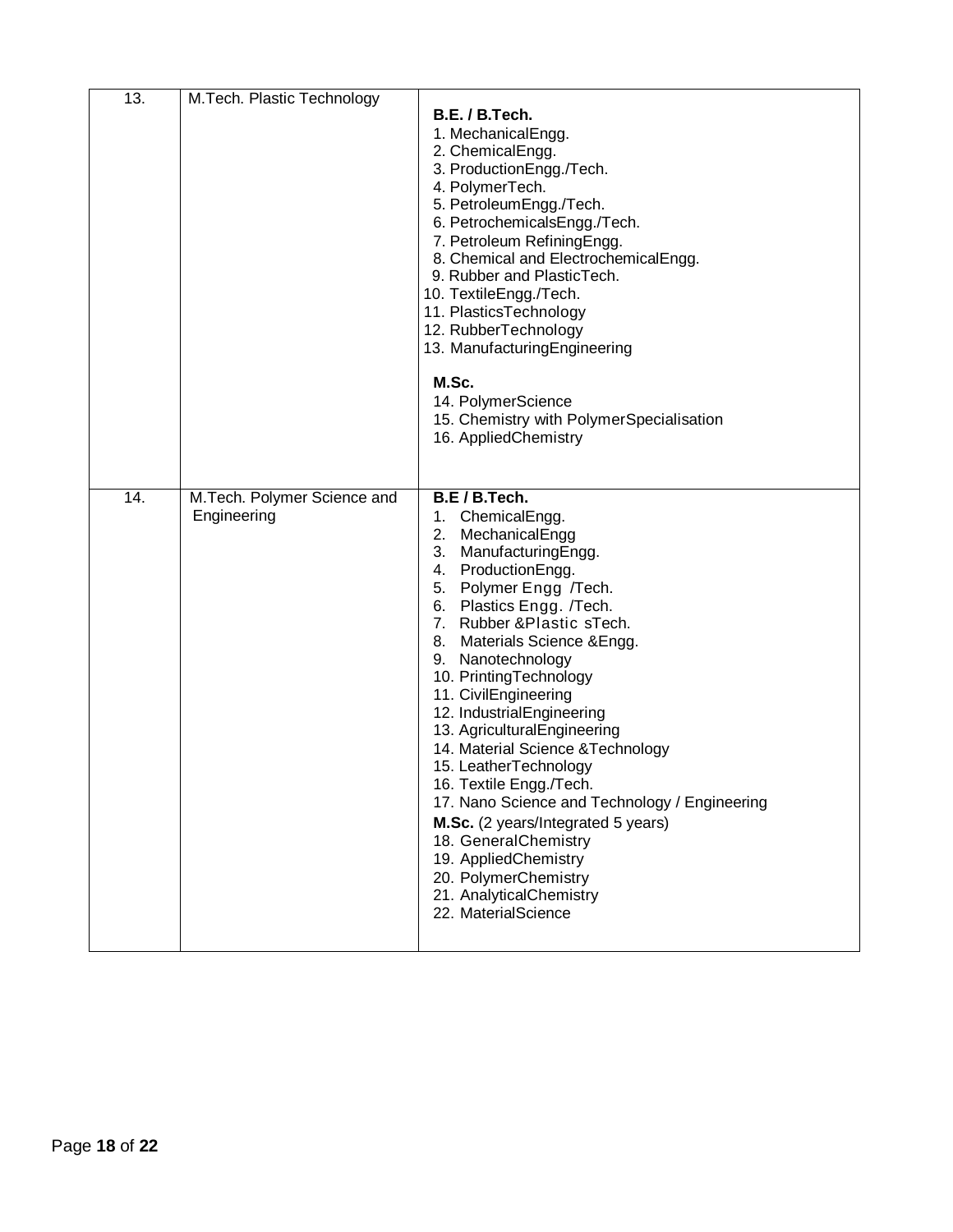| 15.               | M.Tech. Rubber Tech.            |                                      |
|-------------------|---------------------------------|--------------------------------------|
|                   |                                 | B.E. / B.Tech.                       |
|                   |                                 | 1. Rubber and/or PlasticTech.        |
|                   |                                 | 2. PolymerTech.                      |
|                   |                                 | 3. MechanicalEngg.                   |
|                   |                                 | 4. ChemicalEngg.                     |
|                   |                                 | 5. Material Science andEngg.         |
|                   |                                 | 6. AutomobileEngg.                   |
|                   |                                 | 7. ProductionEngg./Tech.             |
|                   |                                 | 8. Chemical and ElectrochemicalEngg. |
|                   |                                 | 9. PetroleumEngg./Tech.              |
|                   |                                 | 10. PetrochemicalsEngg./Tech.        |
|                   |                                 | 11. Petroleum RefiningEngg.          |
|                   |                                 | M.Sc.                                |
|                   |                                 | 12. Chemistry                        |
|                   |                                 | 13. AppliedChemistry                 |
|                   |                                 | 14. PolymerChemistry                 |
|                   |                                 | 15. MaterialScience                  |
| 16.               | M.Tech. Textile Technology      |                                      |
|                   |                                 | B.E. / B.Tech.                       |
|                   |                                 | 1. TextileEngg./Tech.                |
|                   |                                 | 2. TextileChemistry                  |
|                   |                                 | 3. ApparelTechnology                 |
|                   |                                 | 4. FashionTechnology                 |
|                   |                                 | 5. Handloom and TextileTechnology    |
| $\overline{17}$ . | M.Tech. Textile Technology      |                                      |
|                   | (with specialisation in Textile | B.E. / B.Tech.                       |
|                   | Chemistry)                      | 1. TextileChemistry                  |
|                   |                                 | 2. TextileTechnology                 |
|                   |                                 | 3. PolymerTechnology                 |
|                   |                                 | 4. Handloom and TextileTechnology    |
|                   |                                 | M.Sc.                                |
|                   |                                 | 5. AppliedChemistry                  |
|                   |                                 | 6. TextileChemistry                  |
|                   |                                 | 7. Chemistry                         |
| 18.               | M.Tech. Technology              | B.E. / B.Tech.                       |
|                   | Management                      | All Branches                         |
|                   |                                 |                                      |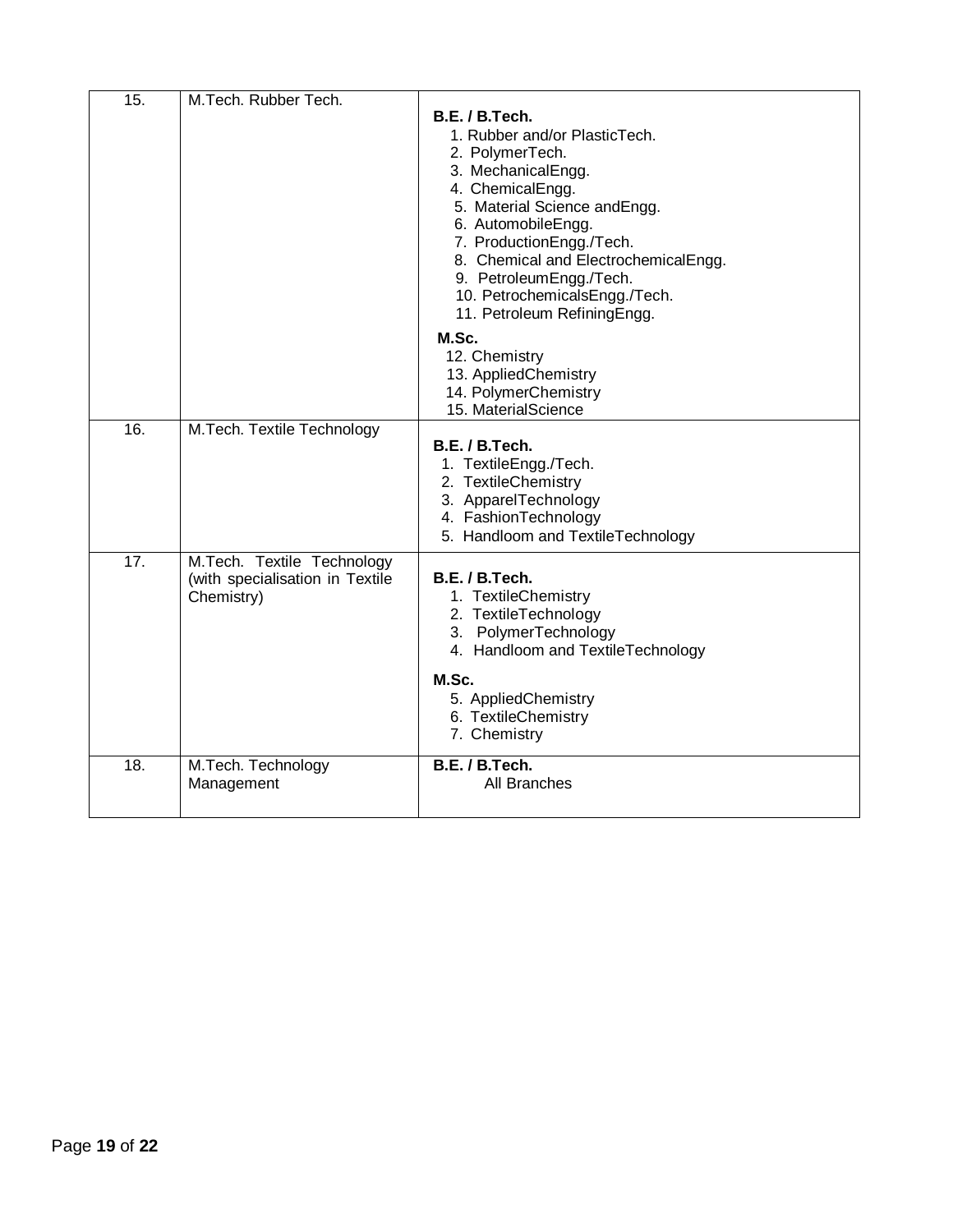| 19. | M. Tech. Computational Biology | B.E. / B.Tech.                               |
|-----|--------------------------------|----------------------------------------------|
|     |                                | 1. IndustrialBiotechnology                   |
|     |                                | 2. Biotechnology                             |
|     |                                | 3. PharmaceuticalTechnology                  |
|     |                                | 4. FoodTechnology                            |
|     |                                | 5. Bioinformatics                            |
|     |                                | 6. Genetic Engineering /Technology           |
|     |                                | 7. Computer science and Engineering          |
|     |                                | 8. InformationTechnology                     |
|     |                                | 9. Electronics and Communication Engineering |
|     |                                | 10. BiomedicalEngineering                    |
|     |                                | 11. InformationScience                       |
|     |                                | 12. InformationScienceandEngineering         |
|     |                                |                                              |
|     |                                |                                              |
|     |                                |                                              |
|     |                                |                                              |
|     |                                |                                              |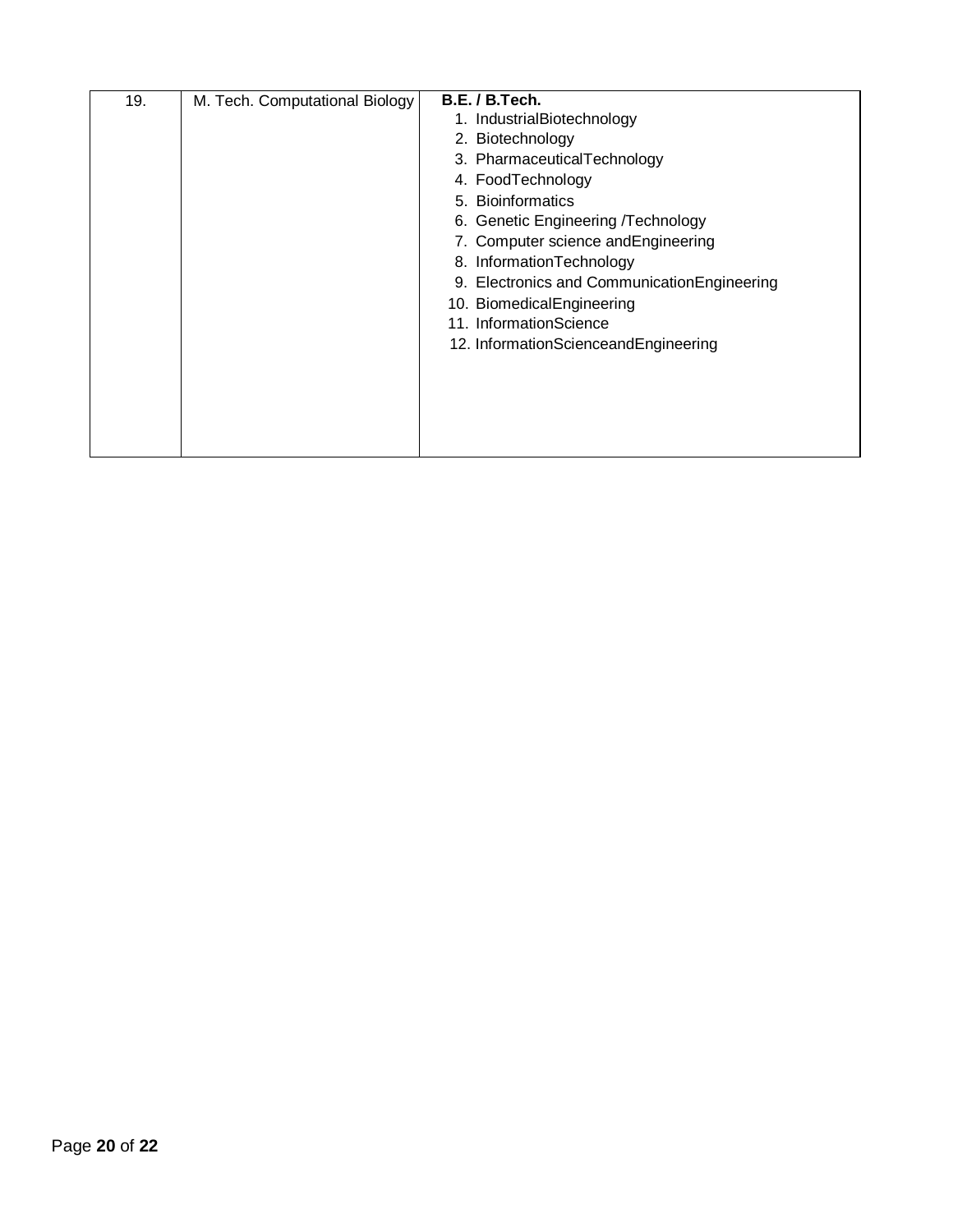| SI. No. | P.G. Programmes                        | <b>Eligible Qualification</b>                                                                                                                                                                                                                |  |
|---------|----------------------------------------|----------------------------------------------------------------------------------------------------------------------------------------------------------------------------------------------------------------------------------------------|--|
| 1.      | M. Arch.                               | 1. B.Arch.                                                                                                                                                                                                                                   |  |
| 2.      | M. Arch. Digital Architecture          |                                                                                                                                                                                                                                              |  |
| 3.      | M. Arch. Environmental<br>Architecture |                                                                                                                                                                                                                                              |  |
| 4.      | M. Arch. Landscape Architecture        |                                                                                                                                                                                                                                              |  |
| 5.      | M. Arch. Real Estate<br>Development    | 2. AllA* (Associateship Examination of the Indian<br>Institute of Architects) with a valid registration<br>withthe Council of Architecture                                                                                                   |  |
| 6.      | M. Arch. Urban Design                  |                                                                                                                                                                                                                                              |  |
| 7.      | M. Arch Conservation                   |                                                                                                                                                                                                                                              |  |
| 8       | M.Plan.                                | 1. B. Plan.<br>2. B.Arch.<br>3. B.E. (CivilEngg.)<br>4. All $A^*$<br><b>M.A. / M.Sc.</b><br>Geography<br>i)<br>Economics<br>ii)<br>Sociology<br>iii)<br>Social Work with Communitydevelopment<br>iv)<br>specialisation and RuralDevelopment. |  |

**Note:**Admission shall be offered only to the candidates who possess the qualification prescribed above against each programme.

**DISCLAIMER: Only candidates with both B.E./B.Tech. and M.E./M.Tech. in relevant subject are eligible for faculty position in Engineering and Technology as per AICTE Norms.**